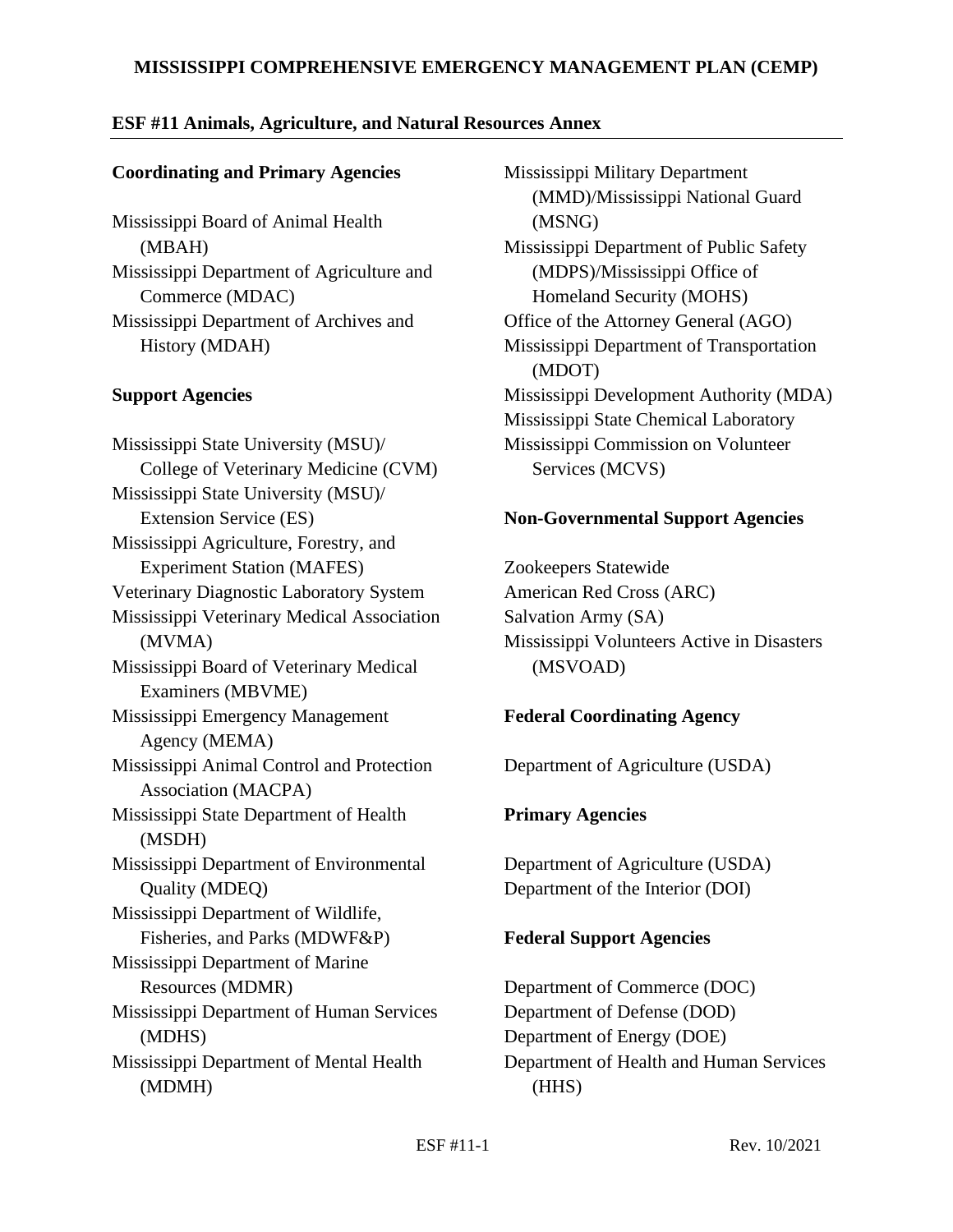Department of Homeland Security (DHS) Department of Justice (DOJ) Department of Labor (DOL) Department of State (DOS) Department of Transportation (DOT) Environmental Protection Agency (EPA) General Service Administration (GSA) National Archives and Records Administration (NARA) United States Postal Service (USPS) Advisory Council on Historic Preservation (ACHP) American Red Cross (ARC) Heritage Emergency National Task Force (HENTF)

**1. INTRODUCTION.** Emergency Support Function (ESF) #11 Animals, Agriculture and Natural Resources, supports local, state, and tribal entities, voluntary organizations, Non-Governmental Organizations (NGOs), and the private sector in managing animals, agriculture, and natural resources during domestic threats or in response to actual or potential incidents.

**a. Purpose.** The purpose of this ESF Annex is to provide and maintain an animal, agriculture, and natural resources support construct for the response and recovery missions following an emergency or a major disaster. The primary purpose of ESF #11 includes, but is not limited to:

**(1)** Coordinate the efforts to provide for all animals and crops affected by all-hazard disasters.

**(2)** Control and eradicate outbreaks of a highly contagious or economically devastating animal/zoonotic disease under Mississippi Board of Animal Health (MBAH) jurisdiction.

**(3)** Control and eradication of highly infective exotic plant disease or economically devastating plant pest infestation.

**(4)** Safety and security of food, feed, seed, fertilizer, and pesticides, where it falls under Mississippi Department of Agriculture and Commerce (MDAC) jurisdiction.

The success of this effort requires the coordination, pooling, and networking of both available and obtainable animal, agriculture, and natural resources assets provided by state agencies, local government entities, voluntary organizations, or other providers.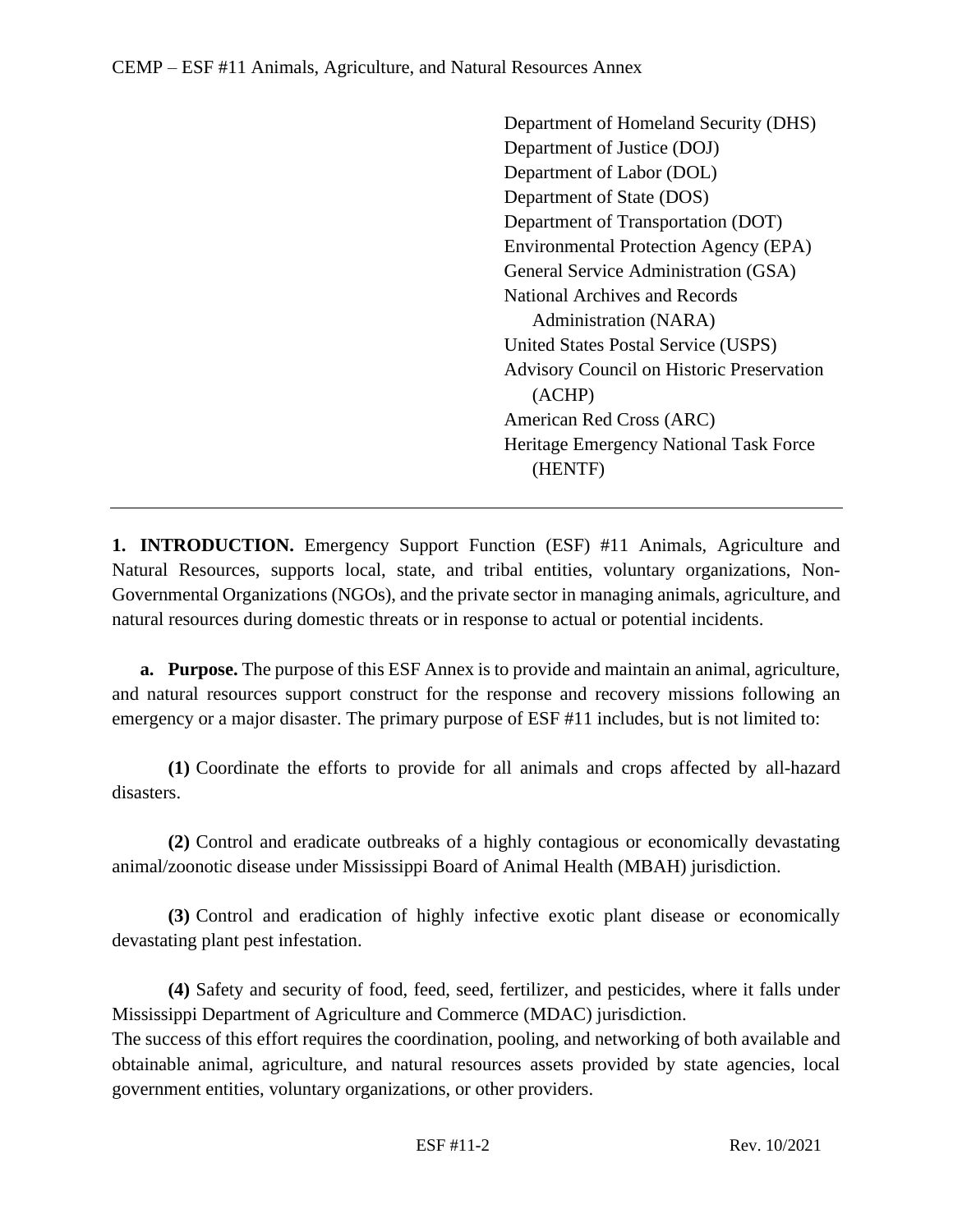The term "obtainable" means other necessary resources that must be acquired through contract, lease, purchase, mutual aid agreements, or otherwise from outside the inventory or control of participating agencies. These resources may be in such forms as facilities, personnel, equipment, materials, supplies, consulting services, easements, rights-of-way, technical assistance, or others.

**b. Scope.** This Annex is used to respond to incidents where a threatened or actual incident exceeds local response capabilities. It is also to be used when Mississippi's capabilities are exceeded and federal government response is requested. ESF#11 coordinates efforts to provide for animals, crops, and natural resources affected by all hazards in the following manner:

**(1) Animal Disaster Response.** Includes implementing an integrated county, municipal, state, tribal, and federal response to outbreaks of highly contagious and/or economically devastating diseases or disasters involving animals. Ensures, in coordination with ESF #8 (Public Health and Medical Services) and ESF #6 (Mass Care, Emergency Assistance, Temporary Housing, and Human Services), that animal, veterinary, and wildlife issues are addressed. This response also ensures coordination with federal preparedness and response agencies.

**(2) Plant and Plant Pest Disaster Response.** Includes implementing an integrated county, municipal, state, tribal, and federal response to outbreaks of highly infective exotic plant diseases and/or economically devastating plant pest infestations, protection of seed, feed, fertilizer, pesticide, and field investigations. Ensures coordination with federal regulatory agencies.

**(3) Food Safety and Security.** Includes the inspection and verification of food safety aspects of slaughter and processing plants and products in distribution and retail sites under MDAC's jurisdiction, food samples taken for laboratory analysis, control of products suspected to be adulterated, plant closures, and ensures coordination with ESF #8 and federal regulatory agencies.

**(4) Protecting Natural and Historic Resources.** Includes appropriate response actions to preserve, conserve, rehabilitate, recover, and restore state resources. This includes providing postevent baseline assessments of damages and providing technical assistance and resources to assess the impacts of response and recovery activities on natural and historic resources.

**(5) Providing for the safety and well-being of household pets.** ESF #11 supports ESF #5 Emergency Management, together with ESF #6 Mass Care, Emergency Assistance, Housing, and Human Services, ESF #8, and ESF #9 Search and Rescue to ensure an integrated response that provides for the safety and well-being of household pets.

If local government animal, agriculture, and natural resource capabilities or resources become overwhelmed and unable to meet emergency or major disaster needs, ESF #11 will be activated to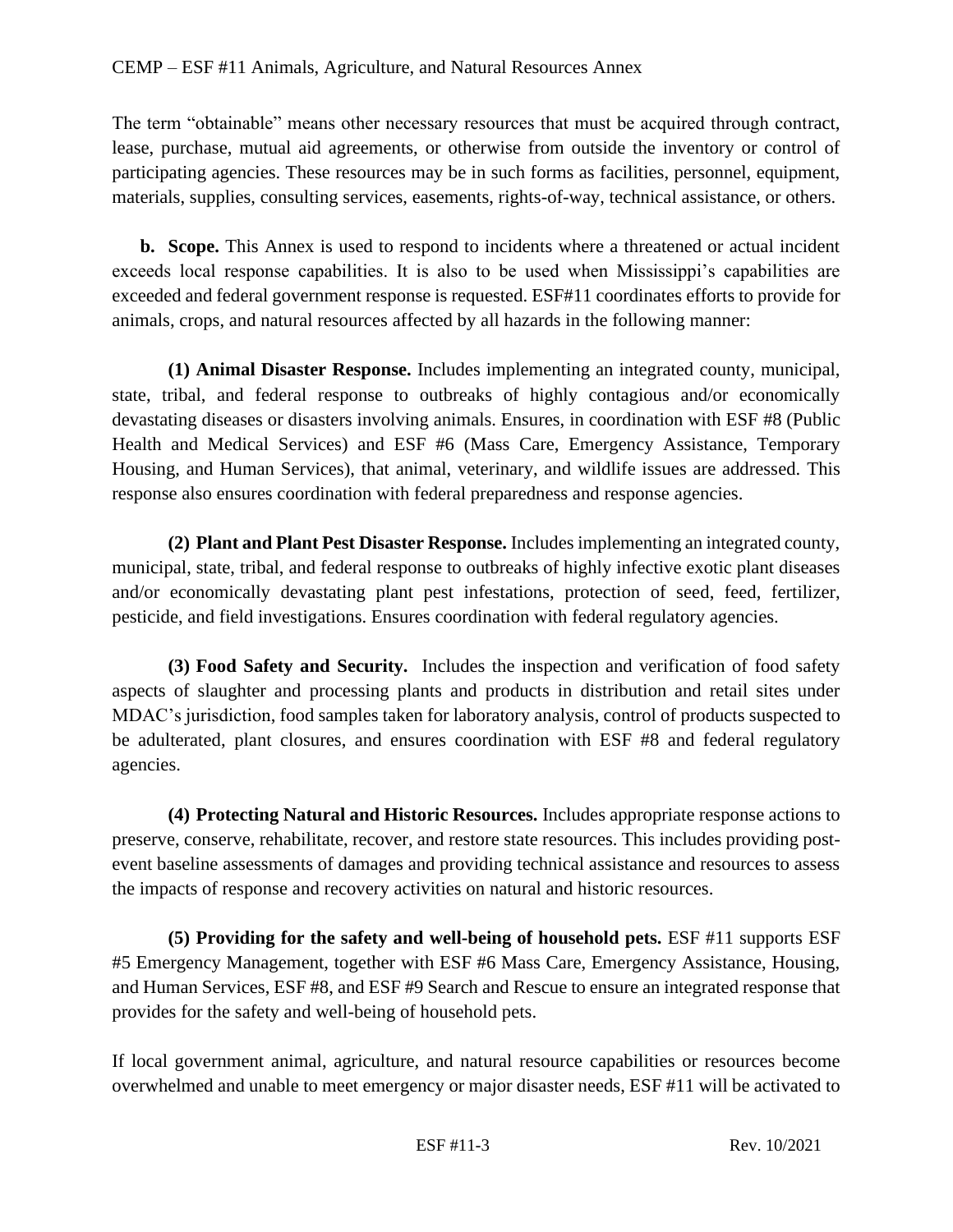support those affected. This support will be provided in accordance with the State Comprehensive Emergency Management Plan (CEMP) and the National Response Framework (NRF).

If federal ESF #11 is activated to assist local, state, tribal governments, the primary agency for overall coordination of federal resources is the US Department of Agriculture (USDA), in cooperation with the US Department of the Interior (DOI).

**2. RELATIONSHIP TO THE WHOLE COMMUNITY.** This section describes how ESF #11 relates to other elements of the whole community.

**a. Individuals/Households.** Individuals are responsible for knowing the risks they face and developing emergency plans for their families that include emergency preparedness for the animals in their household, whether those animals are owned for pleasure or commercial purposes. To the extent possible, during an incident, individuals should carry out their emergency plans in accordance with responder instructions.

During an incident, to the extent practical, animal evacuation and sheltering should be conducted in conjunction with human evacuation and sheltering efforts; animals should be sheltered with or near their owners. Service animals are not considered pets and may not be separated from individuals with a disability or other access and functional needs. They should be permitted anywhere the public goes. Owners should provide food, water, husbandry, and exercise for their animals in emergency shelters.

**b. Local, State, and Tribal Governments**. Local, state, and tribal governments are primarily responsible for the animals, agriculture, and natural resources within their jurisdictions.

Typically, at the local level, the animal control agency is the authority that has jurisdiction for nondisease emergency management issues within a given community. MDAC and MBAH, through the Mississippi Emergency Management Agency (MEMA) and the State Emergency Operations Center (SEOC), coordinate response activities at the state level.

ESF #11, in cooperation with the Mississippi Department of Wildlife, Fisheries, and Parks (MDWF&P), the Mississippi Department of Marine Resources (MDMR), or MEMA, coordinates emergency management issues for marine, wild animal (non-domesticated or farm), and threatened or endangered species response and recovery at the state level.

Animal and agricultural health responses are conducted in collaboration and cooperation with state authorities and private industries to ensure continued human nutrition, animal, plant, and environmental health, and support of economy and trade.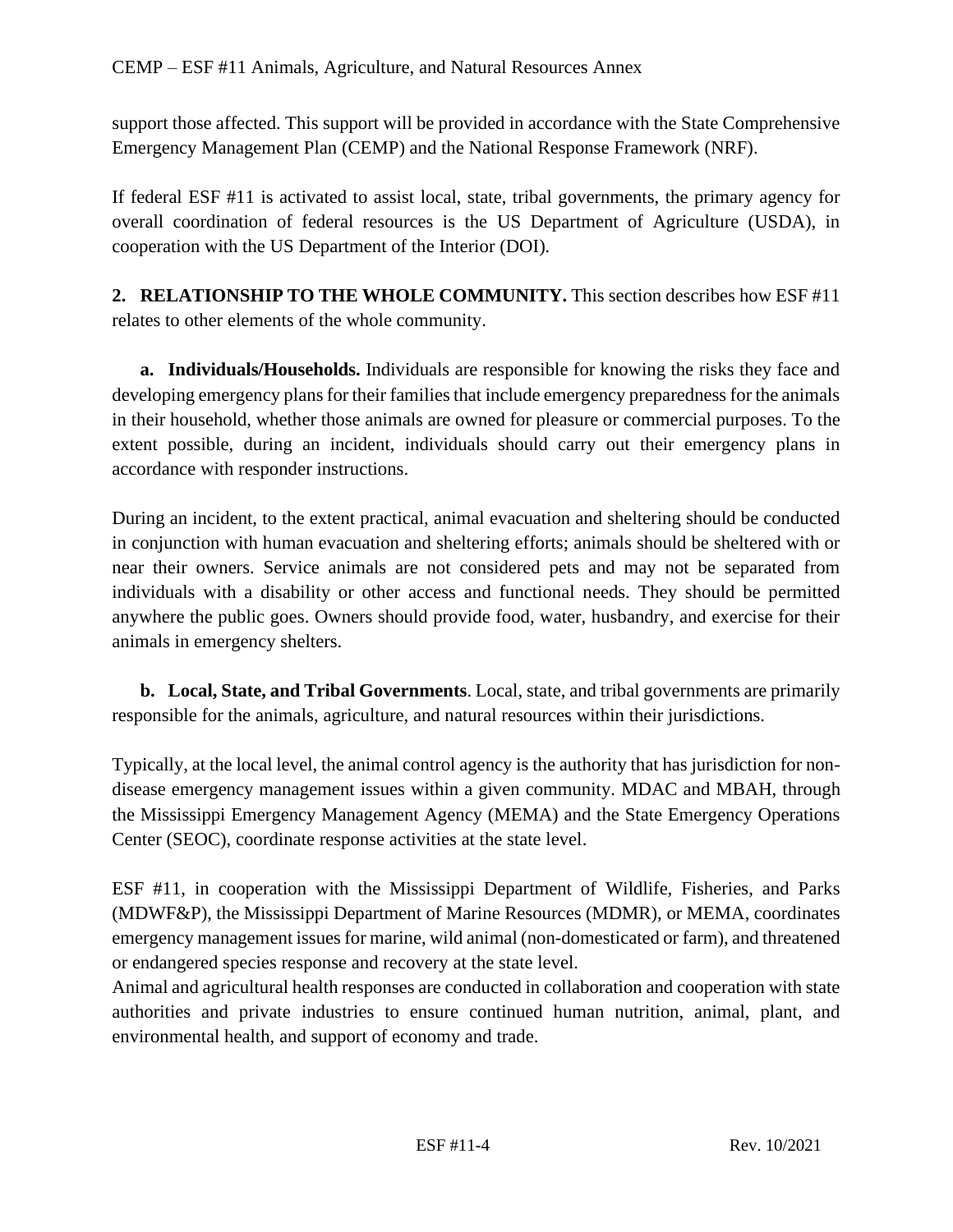Inspection of meat, poultry, and processed egg products; production and import facilities; and distributors during a response may occur with local, state, tribal authorities and the regulated industry if needed, to ensure the public health and support the economy and trade.

During an animal, agricultural, or natural resource emergency, actions are guided by and coordinated with local, state, and tribal emergency preparedness and response officials, homeland security officials, and existing state and federal regulations, policies, and procedures.

ESF #11, through the Mississippi Department of Archives and History (MDAH), MEMA, and other state agencies, will coordinate or provide technical assistance when requested and mission assigned to address natural, cultural, or historic resource emergency management. State or tribal entities affected will designate Emergency Coordinating Officers (ECO) to coordinate with the ESF #11. These ECOs serve as the principal points of contact with ESF #11 ECO at the SEOC.

**c. Private Sector/Non-Governmental Organizations.** Most animal and agriculture emergency response resources and assets are owned or controlled by the private sector and NGOs.

Animal emergency management has always been a whole community effort, blending emergency management and animal handling expertise. At the local level, veterinarians, farmers, animal control agencies and humane organizations, breeders, wildlife rehabilitators, and others make up the animal infrastructure within a community. These entities should be encouraged to collaborate with the government to meet emergency animal needs in their communities. Many states have integrated animal response capabilities, such as county and/or state animal response teams, veterinary medical reserve corps, or similarly named entities.

Businesses where animals are integral to operations (such as production agriculture, zoos/exhibitors, research facilities, breeders, animal welfare agencies/sanctuaries, and veterinary hospitals) should be encouraged to have contingency plans in place for animals housed in the facility in the event of a disaster or emergency. Nonprofit networks can provide information on contingency planning for veterinary facilities, zoos, and other congregate animal facilities.

Transportation and distribution of food supplies within the affected area are arranged by local, state, tribal, federal, and voluntary organizations. Inspection of meat, poultry, and processed egg products, production and import facilities, and distributors during a response may be conducted with local, state, and tribal authorities and the regulated industry, if needed, to ensure public health and support economy and trade.

**3. CORE CAPABILITIES AND ACTIONS.** This section outlines the ESF roles aligned to core capabilities. The following table lists the response core capabilities that ESF #11 most directly supports, along with the related ESF #11 actions. Though not listed in the table, all ESFs, including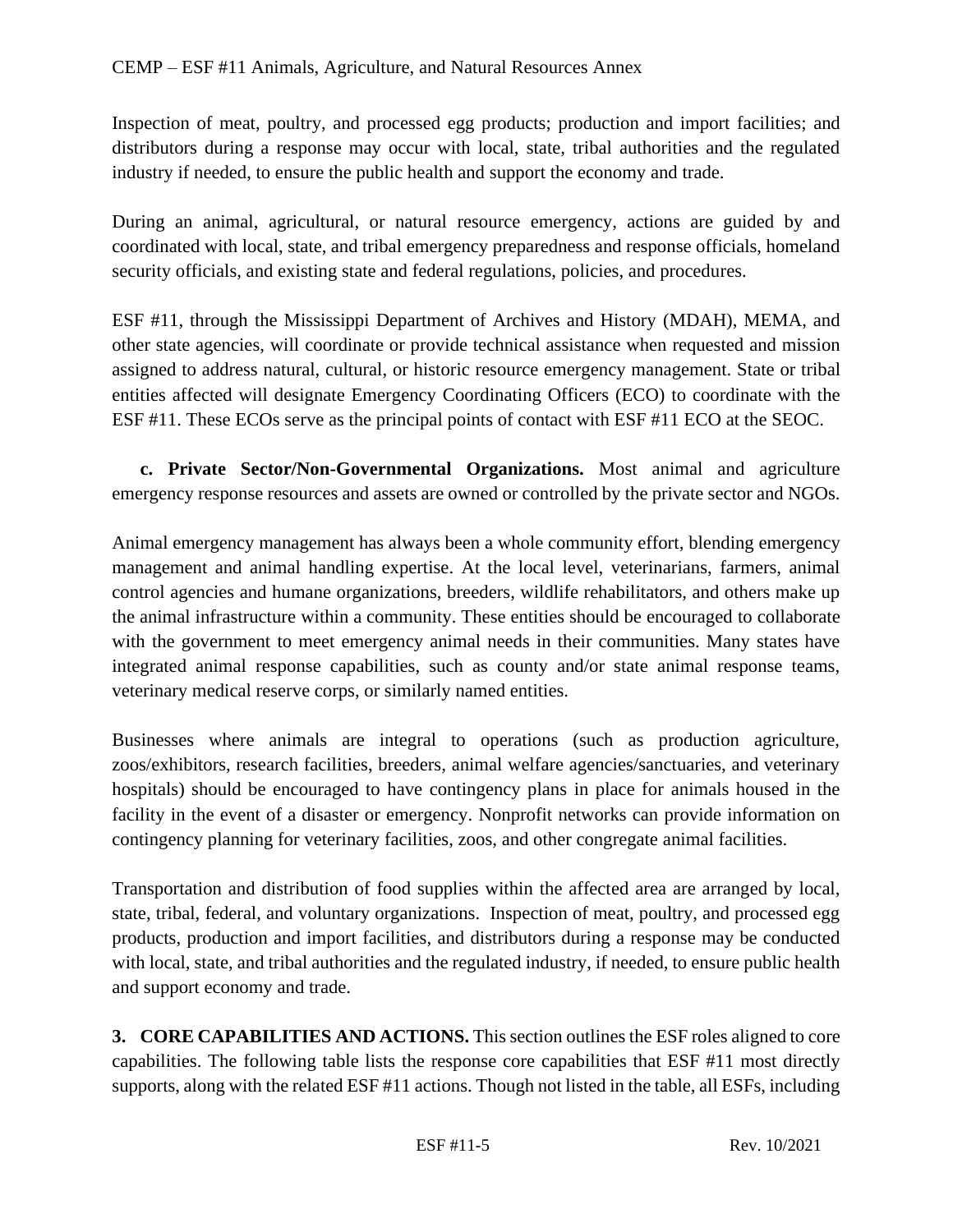ESF #11, support the Core Capabilities of Planning, Operational Coordination, and Public Information and Warning:

**NOTE:** Many activities are performed under statutory authority; mission assignments are needed to utilize ESF #11 capabilities listed when the mission exceeds functions performed under statutory authority, such as activities related to household pets and service animals.

| <b>Core Capability</b>         | <b>ESF #11 - Animals, Agriculture and Natural Resources</b>                                                   |
|--------------------------------|---------------------------------------------------------------------------------------------------------------|
| <b>Mass Care Services</b>      | Animal (including Household Pets and Service Animal) Mass                                                     |
|                                | <b>Care and Emergency Assistance:</b>                                                                         |
|                                | Supports ESF #6 to coordinate an integrated state and federal                                                 |
|                                | response to meet animals' mass care and emergency assistance                                                  |
|                                | needs, including household pets and service animals and their<br>owners.                                      |
|                                | Facilitates whole community and multi-agency coordination                                                     |
|                                | with NGO agencies for animal response activities.                                                             |
|                                | Provide technical assistance and subject matter expertise to                                                  |
|                                | local, state, tribal, federal governments, and NGOs.                                                          |
|                                | Coordinates need assessments for animals, including household                                                 |
|                                | pets and service animals, and animal response needs and                                                       |
|                                | activities, including technical support for evacuation and                                                    |
|                                | emergency animal sheltering.                                                                                  |
|                                |                                                                                                               |
| <b>Critical Transportation</b> | Safety and Defense of the Supply of Meat, Poultry, and                                                        |
|                                | <b>Processed Egg Products:</b>                                                                                |
|                                | Ensure meat, poultry, and processed egg products in                                                           |
|                                | commerce are safe under state jurisdiction.                                                                   |
|                                | <b>Supply Chain Management:</b>                                                                               |
|                                |                                                                                                               |
|                                | • Petroleum inspections to ensure quality and quantity.<br>Weights and Measures accuracy in scales in private |
|                                | industry.                                                                                                     |
|                                |                                                                                                               |
| <b>Public Health and</b>       | <b>Animal and Agricultural Health:</b>                                                                        |
| <b>Medical</b>                 | Respond to animal and agricultural health emergencies under<br>$\bullet$                                      |
|                                | MBAH and MDAC statutory authority.                                                                            |
|                                | Coordinate with ESF #8 on the management of zoonotic<br>$\bullet$                                             |
|                                | diseases.                                                                                                     |
|                                |                                                                                                               |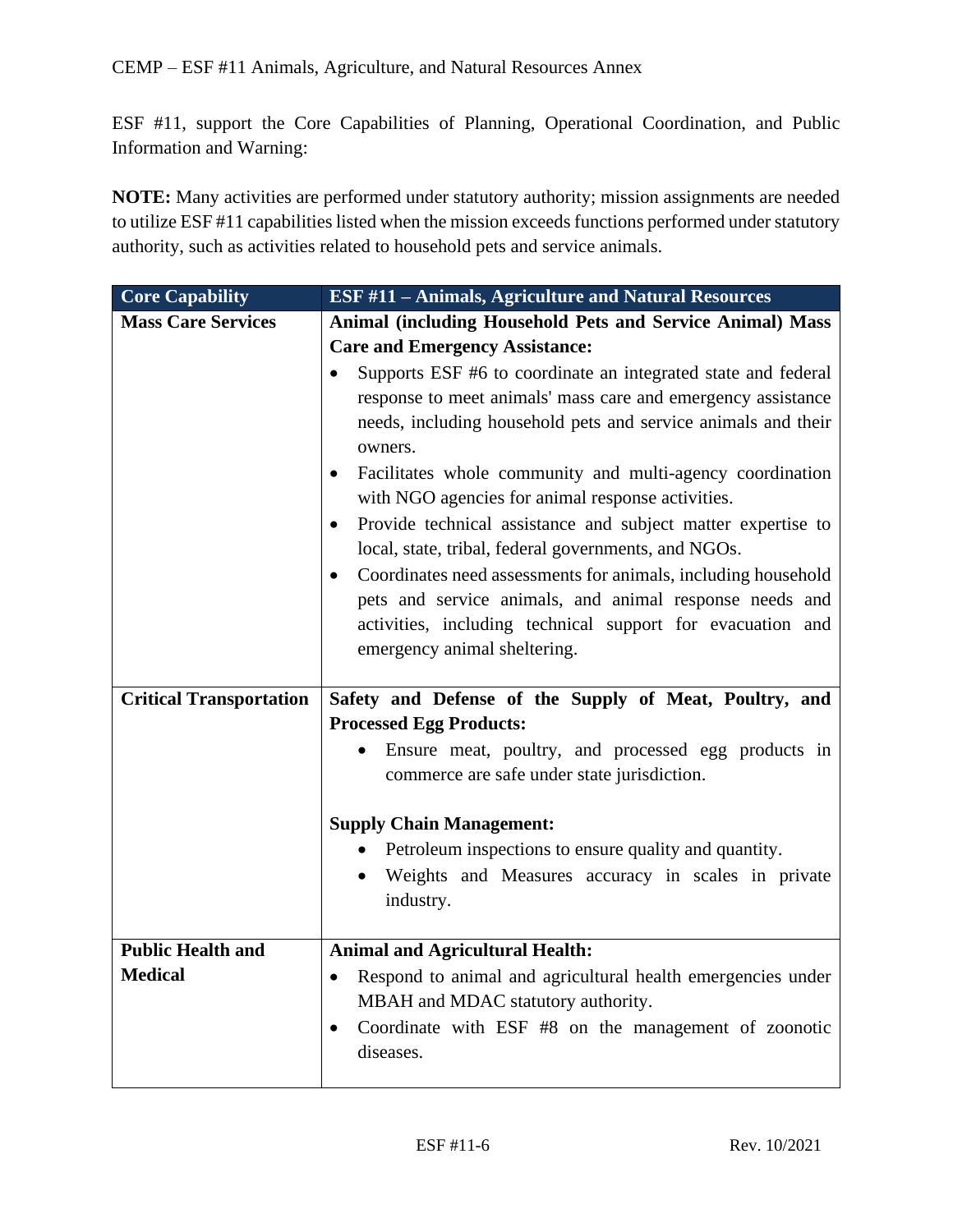| <b>Core Capability</b>   | <b>ESF #11 - Animals, Agriculture and Natural Resources</b>                                                                                                                                                     |
|--------------------------|-----------------------------------------------------------------------------------------------------------------------------------------------------------------------------------------------------------------|
| <b>Public Health and</b> | Coordinate with ESF #8 to ensure that animal/veterinary health                                                                                                                                                  |
| <b>Medical cont.</b>     | (including disease management<br>medical<br>and<br><i>issues</i><br>management) are supported.                                                                                                                  |
|                          | Collaborate with ESF #8, HHS, and USDA to deliver an<br>effective "one health" response that integrates human, animal,<br>and environmental health.                                                             |
|                          | Serve as the state lead on animal (including zoonotic) diseases.                                                                                                                                                |
|                          | Coordinates with ESF #3 on the removal of debris (carcasses).                                                                                                                                                   |
|                          | Safety and Defense of the Supply of Meat, Poultry, and<br><b>Processed Egg Products:</b><br>Ensure regulated facilities can provide safe meat, poultry, and<br>processed egg products under state jurisdiction. |

# **4. POLICIES.**

# **a. General.**

**(1)** Through the SEOC, MEMA will maintain overall direction, control, and coordination of the response and recovery efforts through coordination with all participating agencies to include federal agencies tasked by the Federal Emergency Management Agency (FEMA).

**(2)** MBAH and MDAC will appoint ESF #11 lead ECOs to work with MEMA, other state agencies, and federal agencies in an emergency animal, agriculture, and natural resources capacity at the SEOC or virtually, incident dependent.

**(3)** MDWF&P and MDMR will appoint ECOs, incident dependent, to work with the ESF #11, MEMA, other state agencies, and federal agencies in an emergency animal and natural resources capacity at the SEOC or virtually.

**(4)** MDAH will appoint ECOs, incident dependent, to work with the ESF #11, MEMA, other state agencies, and federal agencies in an emergency natural, cultural, and historic resources capacity at the SEOC or virtually.

**(5)** Each supporting agency is responsible for managing its respective assets and resources after receiving direction from the primary ESF #11 agency for the incident.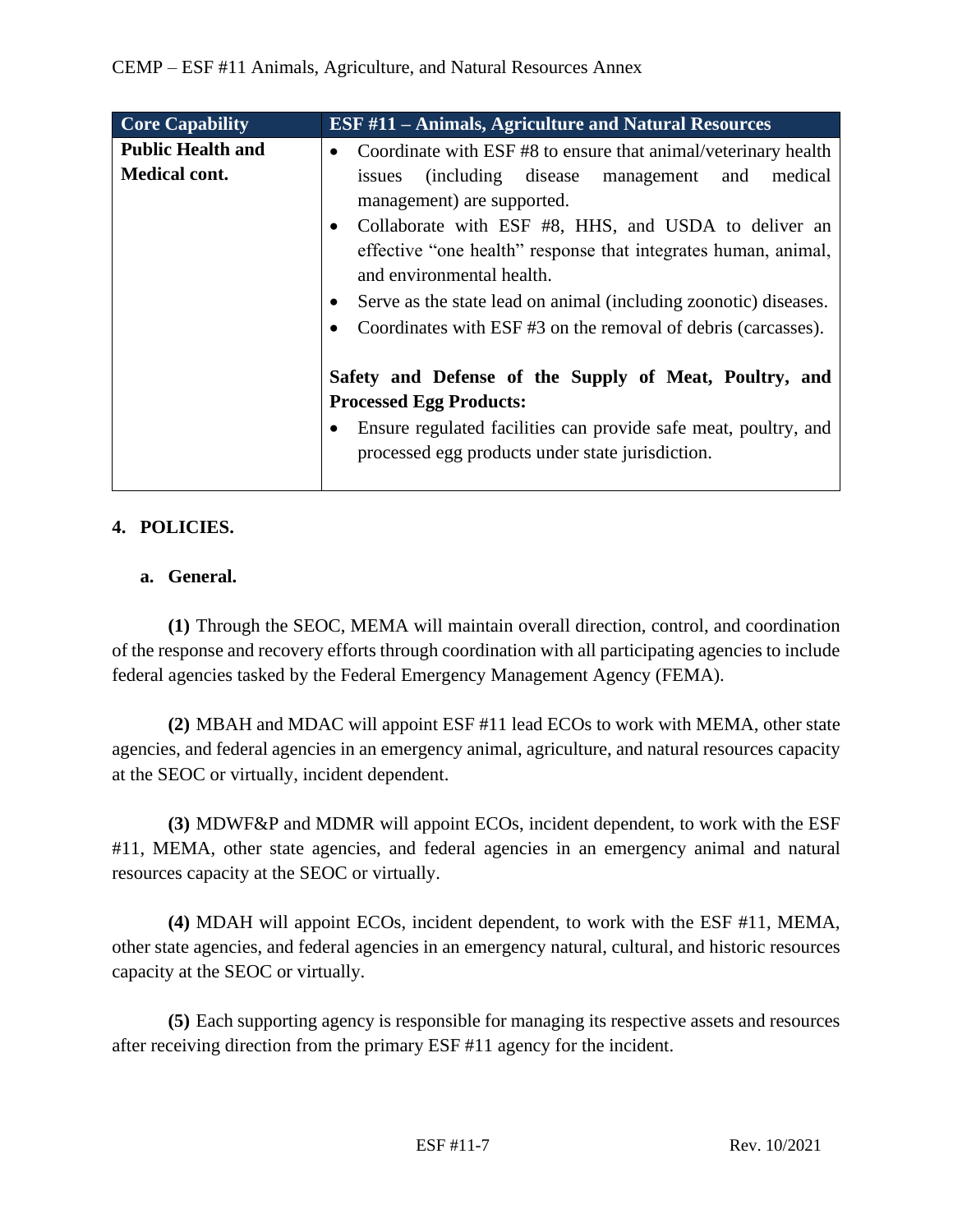**(6)** The organizations providing support for each incident will coordinate with appropriate ESFs and adhere to supporting annexes, including the Worker Safety and Health Support Annex, to ensure the proper use and measures are in place to protect the health and safety of all workers.

**(7)** If state emergency animal, agriculture, and natural resource assets have been exhausted or are expected to be exhausted before meeting the demand, ESF #11 ECO will recommend that assistance be requested from other states through the Emergency Management Assistance Compact (EMAC) or from FEMA.

**(8)** The ESF #11 ECOs will coordinate from the SEOC or virtually, incident-dependent. However, a catastrophic event may require establishing an additional forward coordination element at a facility near the impacted area.

**(9)** ESF #11 planning will consider county and municipal animal, agriculture, and natural resources policies and plans used to control the movement of relief personnel, equipment, and supplies, as well as locally established priorities for determining precedence of movement.

**(10)** To ensure the orderly flow of resources, state agencies should coordinate all transportation movements with ESF #1.

# **b. Animal Disaster Response Policies.**

**(1)** MBAH is the primary agency for addressing animal disaster issues. The MBAH coordinates local, state, and federal animal response activities such as medical care, sheltering, evacuation, rescue, temporary confinement, procuring feed, food and water, animal identification, carcass disposal, and returning animals to owners when ESF#11 is activated. The State Veterinarian is the MBAH primary point of contact.

**(2)** MDWF&P and MDMR will support MBAH, as necessary, for addressing animal disaster issues, with particular emphasis on marine, wild animals, and threatened or endangered species.

**(3)** The State Veterinarian will establish quarantines, permit requirements, and holding periods for animals. These requirements are based on many factors, including disease epidemiology, species affected, scope and type of disaster, animals' health and temperament.

**(4)** Euthanasia of animals will be done humanely and at the direction of incident veterinarians.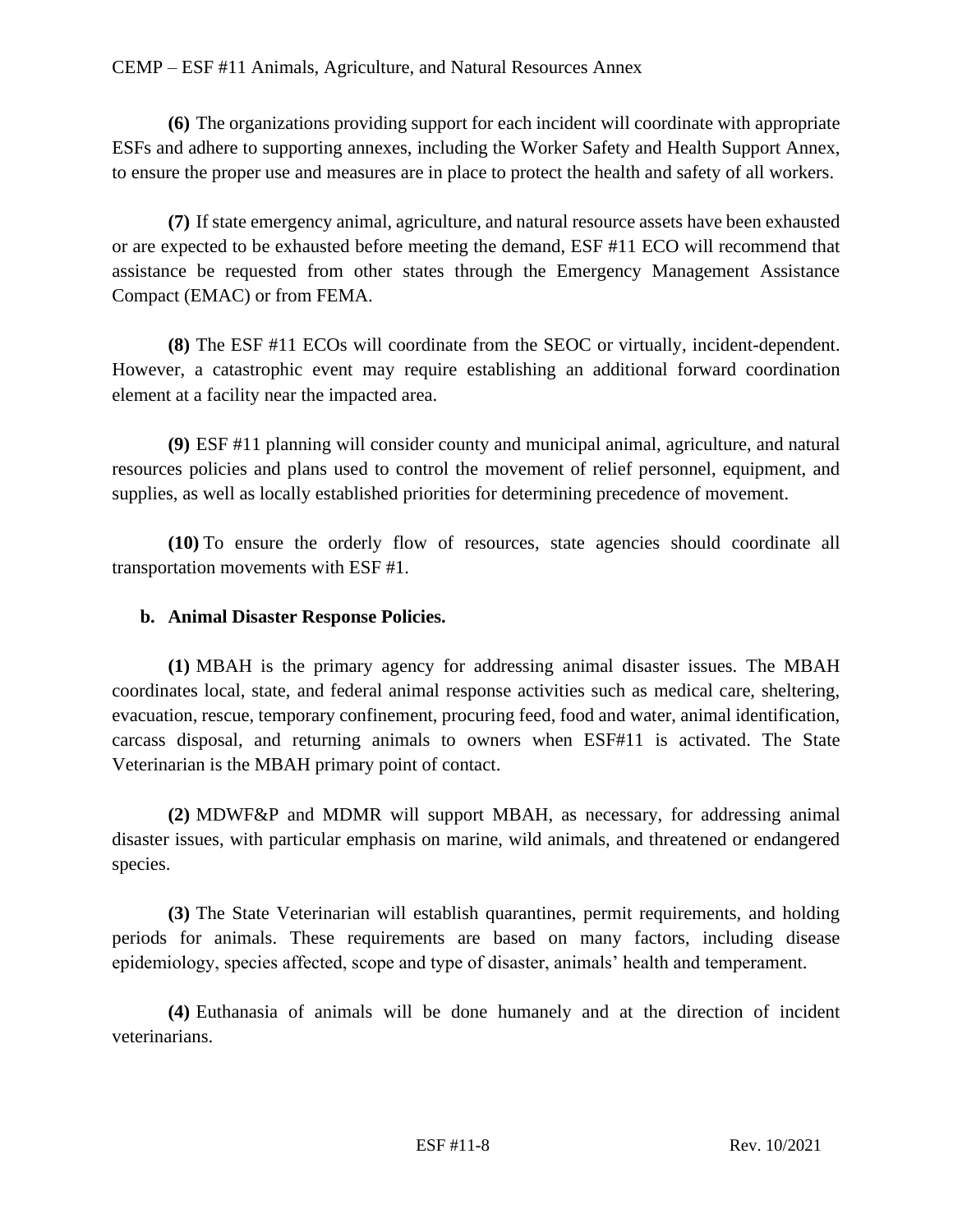**(5)** Disposal methods for infected or potentially infected/contaminated carcasses and plant material are chosen for their effectiveness in stopping pathogen spread and for their minimal impact on the environment.

**(6)** The US Secretary of Agriculture can release funds from contingency or program accounts as needed to indemnify producers for animals and suspect animal and plant products seized or facilities held to control the disease and pay the operational costs of eradicating disease and plant pests.

**(7)** Mississippi may request that the US Secretary of Agriculture declare an Extraordinary Emergency to pay compensation and allow for the use of federal authorities to act within Mississippi if the state cannot take appropriate action to control and eradicate the disease or plant pest.

**c. Plant and Plant Pest Policies**. MDAC is the primary agency addressing the protection of seed, feed, fertilizer, and pesticide; and plant disease and plant pest field investigations.

# **d. Food Safety and Security Policies.**

**(1)** MDAC is the primary agency for agricultural food safety and security issues. MDAC coordinates local, state, and federal agricultural food safety response activities, including inspecting and verifying food safety aspects of slaughter and meat processing plants and retail sites under the department's jurisdiction. The Commissioner of Agriculture is the primary point of contact.

**(2)** MDAC coordinates with ESF#8 and federal regulatory agencies as appropriate.

**e. Weights and Measures Policies.** The MDAC is the primary agency for weights and measuring devices and the quality and quantity of petroleum products.

# **f. Natural, Cultural, and Historic Resource Policies.**

**(1)** MDAH, working through the ESF #11 ECO, is the primary agency coordinating appropriate response actions to preserve, conserve, rehabilitate, recover, and restore state cultural and historical resources.

**(2)** This includes coordinating post-event baseline assessments of damages and providing technical assistance and resources to assess the impacts of response and recovery activities on state resources.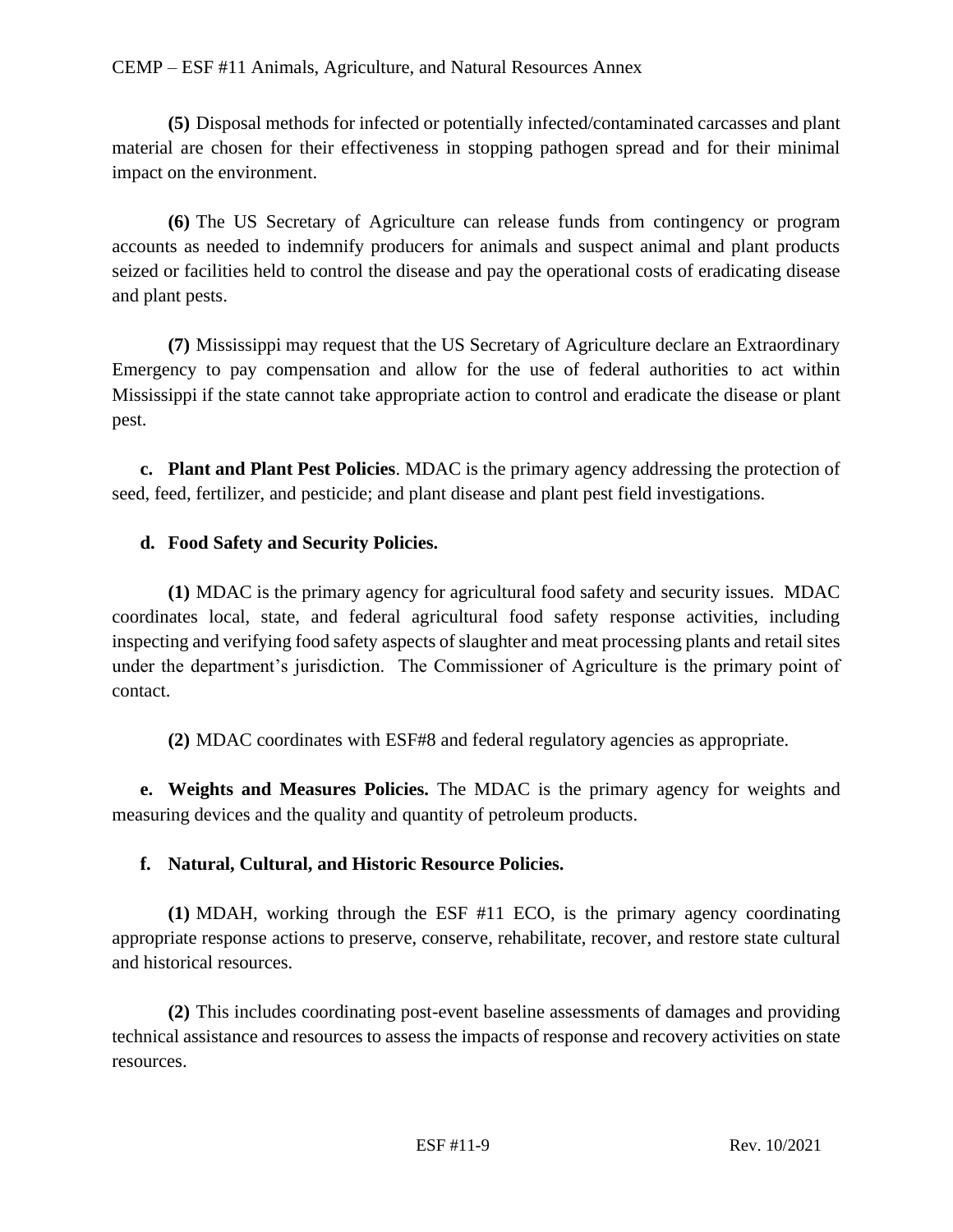## **5. CONCEPT OF OPERATIONS.**

#### **a. Assumptions.**

**(1)** Existing state telecommunications infrastructure will provide the primary means for state government communications.

**(2)** Primary agencies (including MEMA) and support agencies will perform tasks under their authority, as applicable, in addition to missions received under the authority of MEMA.

**(3)** Through their county Emergency Operations Centers (EOCs), local officials will be encouraged to be self-sufficient during the first 2–3 days of a disaster.

**(4)** Local officials and managers will channel their requests for assistance where possible through county EOCs.

**(5)** Most emergencies and disasters involve damage to property to some extent. Roads, bridges, public utility systems, public and private buildings, homes, and other facilities will have to be inspected, either cleared for use, reinforced, quarantined, or demolished to ensure safety.

**(6)** Before requesting Emergency Management Assistance Compact (EMAC) or federal assets, all available local, private, semi-private, and state resources will be deployed through SMAC to the maximum extent possible.

**(7)** State or federal assistance may be required to identify and deploy resources from outside the affected area to ensure a timely, efficient, and effective response and recovery.

**(8)** Numerous volunteering entities, both governmental and non-governmental, may mobilize personnel, supplies, and equipment to affected areas with neither coordination nor communication with the SEOC or deployed elements.

#### **b. General.**

**(1)** MEMA will keep all responsible agencies informed of impending conditions (incident developments, weather, hazardous materials, or other events) that would cause them to assume a readiness posture for activating the SEOC for possible deployment to a forward area of operation or other activity.

**(2)** MDAC and MBAH coordinate state planning, preparation, activation, and demobilization of ESF#11 response activities.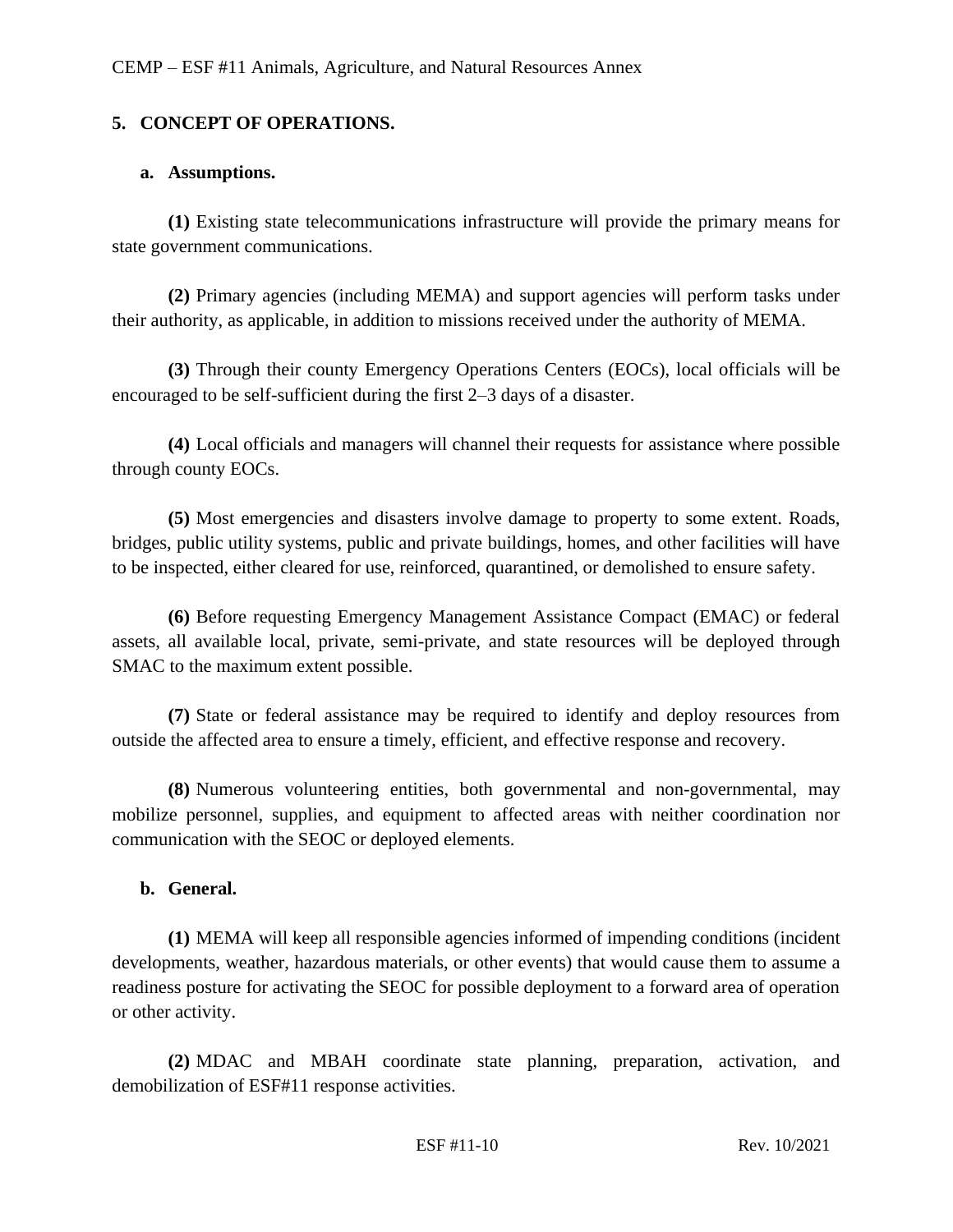**(3)** MDAC and MBAH organize and coordinate the capabilities and resources of state government to facilitate the delivery of services, technical assistance, expertise, and other support for Incidents of State Significance utilizing the National Incident Management System (NIMS).

**(4)** Once ESF#11 is activated, the state response is coordinated by MDAC and MBAH. Support agency representation is based upon the assistance needed for the specific incident. The coordinators will convene a conference call with appropriate support agencies and non-state partners to assess the situation and determine appropriate actions. The agency or agencies then alert supporting organizations and request they provide representation.

**(5)** ESF#11 provides an integrated response to natural disasters involving animals; outbreaks of a highly contagious and/or economically devastating animal/zoonotic (i.e., transmitted between animals and people) diseases, outbreaks of highly infective exotic plant diseases, and/or economically devastating plant or animal pest infestations in the state and/or region.

**(6)** ESF#11 ensures the safety and security of the state's commercial food supply under state jurisdiction (e.g., meat, poultry, and egg products) following a potential or actual Incident of State Significance. It mitigates the incident(s) effect on all affected parts of the State population and environment.

**(7)** ESF#11 ensures the safety and security of feed, seed, fertilizer, and pesticide supplies necessary for agricultural production. MDAC shall offer expertise fitting of its legal authorities.

**(8)** When ESF #11 is activated, ESF #5 (Emergency Management) and other appropriate support ESFs will be activated to support the event. ESF #11 will continually assess and develop action plans for ESF #5 to ensure all supporting agencies function appropriately and in a coordinated manner.

**(9)** Local officials must conduct an initial damage assessment to determine the severity and magnitude of property damage in quantity, community impact, and dollar amount. These results will be reported to the SEOC, where appropriate response actions will be initiated. Where possible, such communication should be routed through the jurisdiction's county EOC.

**(10)** MEMA will provide public information to evacuees through the SEOC Joint Information Center (JIC), Mississippi Public Broadcasting (MPB), and commercial broadcast media.

**(11)** Working in coordination with the SEOC and SWP, the JIC will release special weather statements and warnings provided by the National Weather Service (NWS) to emergency workers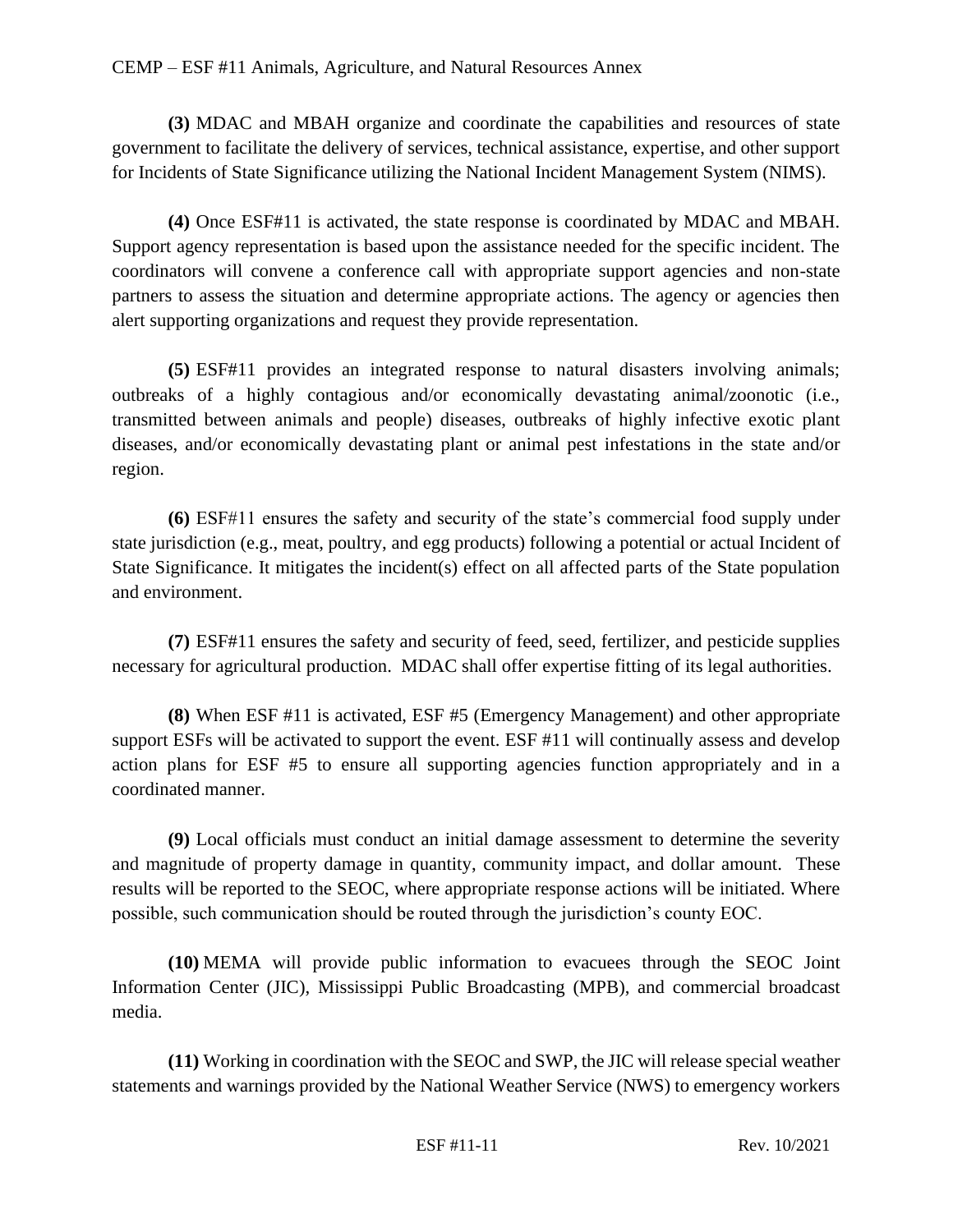and the general population. These releases will be made through the normal ESF #15 release networks, SWP AtHoc mass notifications, and additionally provided to emergency work sites, staging areas, and other incident support sites as needed.

**(12)** MEMA coordinates EMAC with other states for the augmentation of resources.

## **6. ORGANIZATION.**

**a. State Emergency Operations Center.** In an incident or a major declared state emergency, the ESF #11 ECO or the ESF #11 Emergency Coordination staff will support the SEOC virtually or take up positions at the SEOC, situationally dependent. A current list of agency emergency notifications is maintained at this facility.

**b. SEOC Emergency Point of Contact.** The MEMA State Warning Point (SWP) within the SEOC operates 24/7/365. The SWP is manned by Emergency Telecommunicators and an Operations Section Watch Officer. Emergency contact info is as follows:

## **(1) SWP Emergency Telecommunicator(s):**

- **(a) Phone:** (601) 933-6876, 6877, 6878 or (800) 222-6362
- **(b) E-mail:** [commo1@mema.ms.gov,](mailto:commo1@mema.ms.gov) [commo2@mema.ms.gov,](mailto:commo2@mema.ms.gov) or [commo3@mema.ms.gov](mailto:commo3@mema.ms.gov)
- **(2) Operations Section Watch Officer:**
	- **(a) Phone:** (601) 933-6671 or (800) 222-6362
	- **(b) E-mail:** [watchdesk@mema.ms.gov](mailto:watchdesk@mema.ms.gov)

# **c. SEOC Sections.** The SEOC maintains the four standard ICS sections:

**(1) Operations Section.** The Operations Section establishes strategy (approach methodology, etc.) and specific tactics/actions to accomplish the goals and objectives set by Command. Operations coordinates and executes strategy and tactics to achieve response objectives;

**(2) Planning Section.** The Planning Section coordinates support activities for incident planning and contingency, long-range, and demobilization planning. Planning supports Command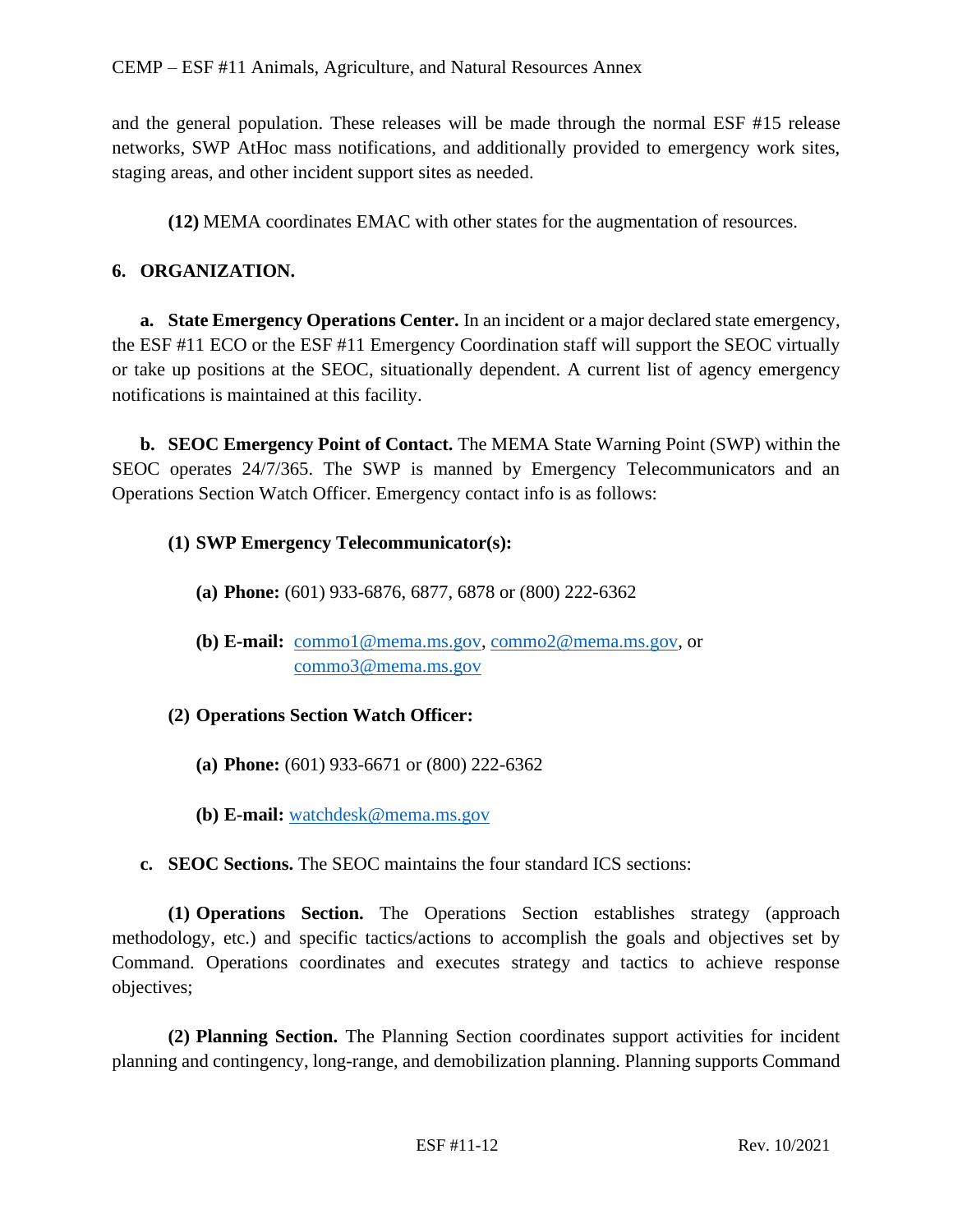and Operations in processing incident information and coordinates information activities across the response system;

**(3) Logistics Section.** The Logistics Section **s**upports Command and Operations in their use of personnel, supplies, and equipment. Performs technical activities required to maintain the function of operational facilities and processes;

**(4) Finance and Administration Section.** The Finance and Administration Section **s**upports Command and Operations with administrative issues and tracks and processes incident expenses. This includes such issues as licensure requirements, regulatory compliance, and financial accounting.

See the SEOC Operations Section Chief (OSC), Watch Officer, or a SEOC Branch Director for a roster of incident-assigned Section Chiefs.

**d. SEOC Human Services Branch.** The SEOC maintains three branches within the Operations Section, Infrastructure, Emergency Services, and Human Services, each led by a Branch Director. The Human Services Branch Director position is a full-time MEMA Emergency Management Specialist. The Branch Director coordinates the activities of ESF #6 (Mass Care, Emergency Assistance, Temporary Housing, and Human Services) and ESF #11 (Animal, Agriculture, and Natural Resources) and is the first line of support for assigned ECOs. The Human Services Branch Director monitors and oversees branch administrative and incident activities, WebEOC actions, SITRoom updates, branch adherence to timelines and requirements, supports ECOs with incident coordinations, and conducts SEOC staff briefings, as needed.

Human Services Branch Director desk contact information: Phone (601) 933-6764, e-mail: [humanservices@mema.ms.gov.](mailto:humanservices@mema.ms.gov)

**e. SEOC Situation Rooms.** MEMA developed the Homeland Security Information Network (HSIN) Situation Rooms (SITRooms) to provide stakeholders with a virtual EOC platform to utilize during normal operations or an incident. The SITRooms provide excellent situational awareness for both SEOC and non-SEOC participants. The SITRooms have individual pods with attendee lists, chat capability, current incident priorities and objectives, current operational schedule and meeting times (battle rhythm), downloadable documents and maps, useful links, and video capability.

The event SITRooms utilized by the SEOC for a given event will use one of the following URLs:

<https://share.dhs.gov/msema> (Daily SITRoom: Level IV Normal Operations)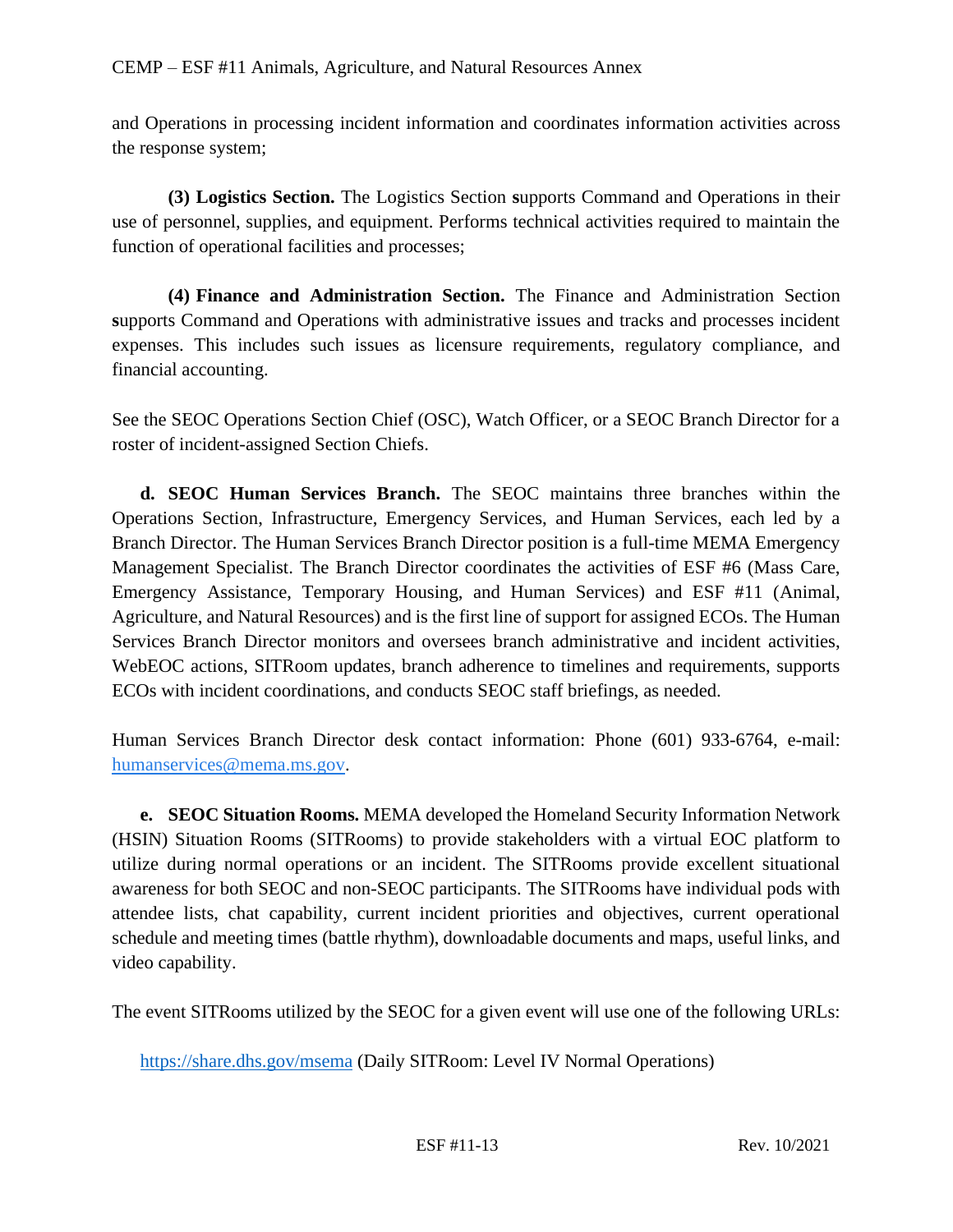<https://share.dhs.gov/mema-incident> (General Incident SITRoom)

<https://share.dhs.gov/mema-incident1> (Severe Weather/Flooding SITRoom)

<https://share.dhs.gov/mema-incident2> (Hurricane/Tropical Storm SITRoom)

<https://share.dhs.gov/mema-incident3> (Other Emergency/Earthquake SITRoom)

<https://share.dhs.gov/mema-uas> (Unmanned Aerial Systems [UAS] UAS SITRoom)

<https://share.dhs.gov/mrp> (Radiological SITRoom)

<https://share.dhs.gov/jicroom> (JIC SITRoom)

<https://share.dhs.gov/ms-emac> (EMAC SITRoom)

<https://share.dhs.gov/msbeoc/> (MSBEOC SITRoom)

Many of the above-listed SITRoom may not be active during "blue-sky" or non-event periods. The active SITRooms will be published via mass notification before or during an event/incident.

# **f. Animal Disaster Response.**

**(1)** When there is an outbreak of highly contagious or economically devastating animal/zoonotic disease, carcass disposal issues, or if small animals/large animals/poultry/wildlife are affected by natural disasters, the MBAH will provide primary oversight and direction.

**(2)** As needed, ESF #11 designated ECOs and supporting agencies will integrate and collaborate with local, state, tribal, and federal emergency operation centers.

**(3)** The State Veterinarian or his designee and the Federal Area Veterinarian in Charge may establish a Joint Operations Center (JOC) to serve as the focal point for coordinating the animal disease management decision-making process.

# **g. Plant and Plant Pests Disaster Response.**

**(1)** In an outbreak of a highly infective exotic plant disease or an economically devastating plant pest infestation; protection of seed, feed, fertilizer, and pesticide; and field investigations, MDAC BPI assumes primary responsibility.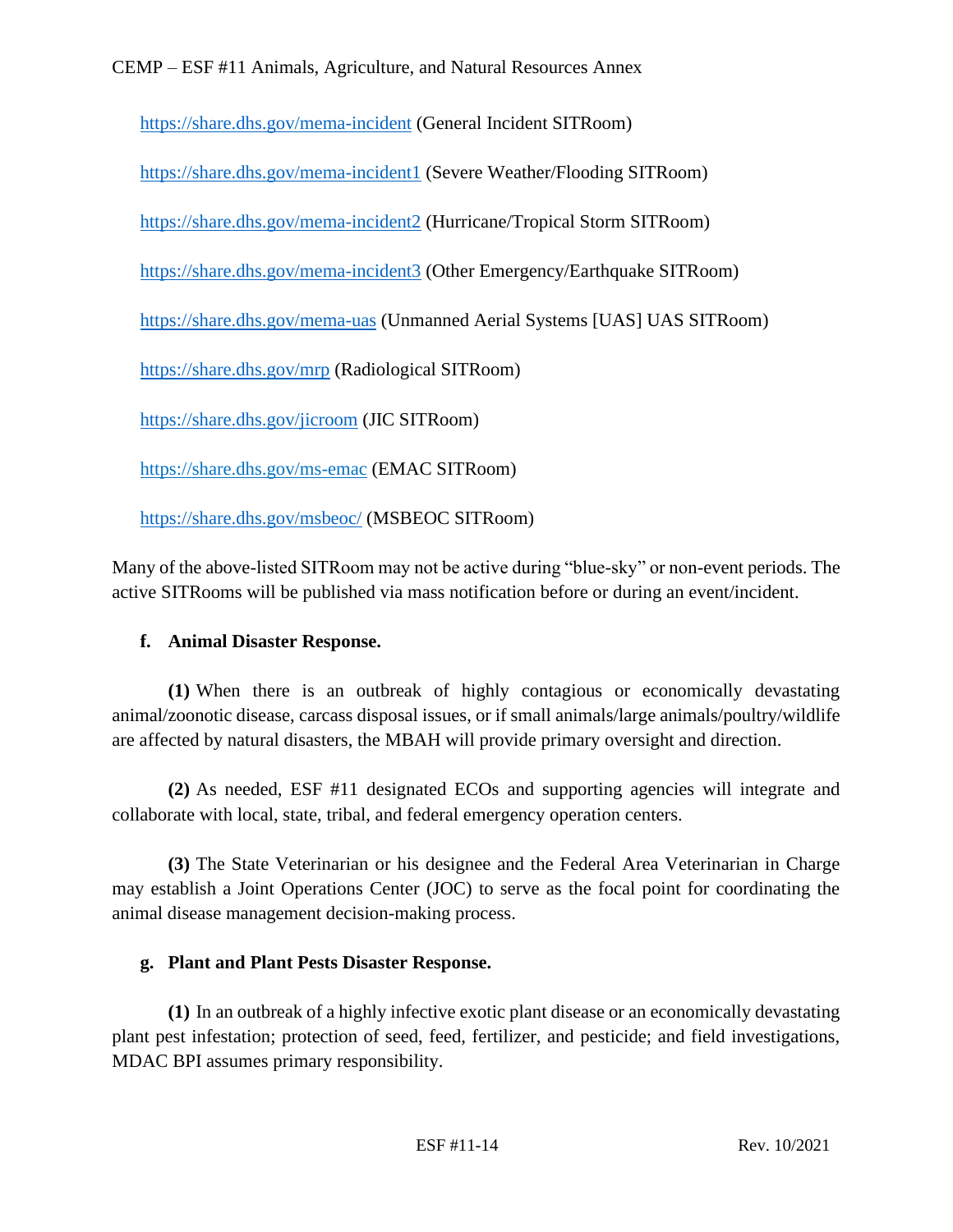**(2)** The State Entomologist and/or the Director of the Bureau of Plant Industry (BPI) serve as the State's principal point of contact with the Federal government.

**(3)** The state activates its state, regional, or local EOCs, as needed, as the state's base of operations for interfacing with local governments and the private sector.

**(4)** The State Entomologist and/or the Director of the Bureau of Plant Industries shall establish a JOC, the focal point for coordinating the disease or pest management decision-making process.

**h. Food Safety Response.** For an incident involving inspection and verification of food safety aspects of slaughter and processing plants and retail sites; laboratory analysis of food samples; control of products suspected to be adulterated; or plant closures, MDAC Bureau of Regulatory Services (BRS) assumes primary responsibility as applicable under legal authority.

**i. Administrative and Logistical Support.** All participating ESF #11 agencies are expected to:

**(1)** Coordinate their support with the ESF #11 coordinator.

**(2)** ESF #11 coordinator will coordinate efforts with the SEOC through the Human Services Branch Director.

**(3)** Locate, identify, and set up their operational work areas and maintain logistical support for them.

**(4)** Maintain active accounts and have a working knowledge of WebEOC, the SEOC Homeland Security Information Network (HSIN) Situation Room (SITRoom), and Crisis Track.

**(5)** Attend and support briefings and other coordination meetings, whether at the SEOC, via telecommunications (HSIN SIT Room, ZOOM, or Microsoft Teams), or elsewhere.

**(6)** Maintain operational logs, messages, requests, and other appropriate documentation for future reference.

**(7)** Maintain maps, displays, status reports, and other information not included in the ESF #5 operations.

**(8)** Update the SEOC Human Services Branch Director on changes to the ESF #11 ECO Roster.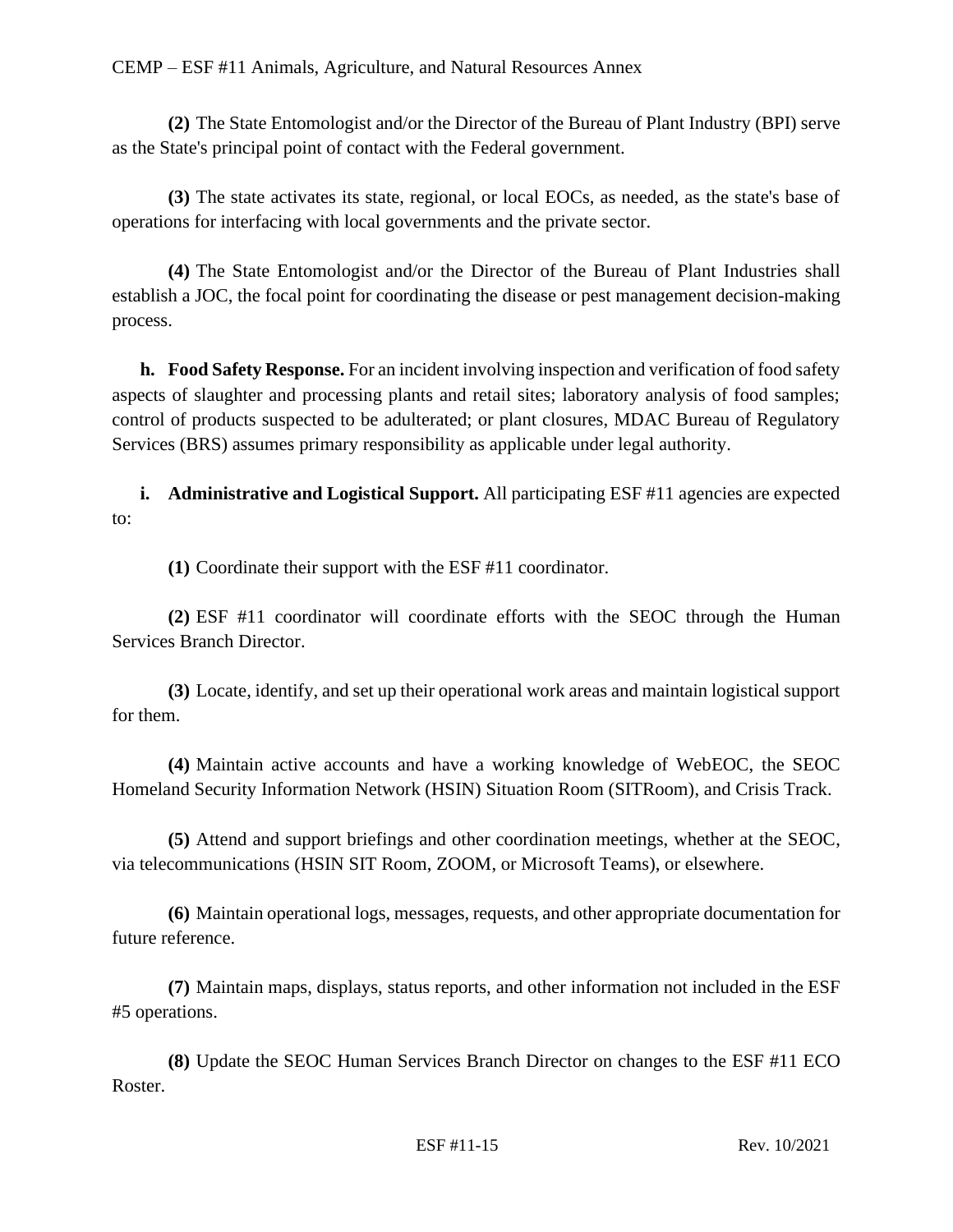## **7. RESPONSIBILITIES AND ACTIONS.**

**a. Coordinating Agency.** As the Coordinating Agency for ESF #11, MBAH and MDAC are responsible for, but not limited to the following:

## **(1) Preparedness (All).**

**(a)** Provide a list of ESF #11 Emergency Coordination staff that will carry out the CEMP virtually or at the SEOC.

**(b)** In conjunction with MEMA and other support agencies, develop and maintain a Standard Operating Procedure (SOP) for this ESF #11 Animals, Agriculture and Natural Resources Annex.

**(c)** MEMA will assist in the development and maintenance of the ESF #11 SOP.

**(d)** Maintain access to all SEOC personnel, systems, and documentation, including but not limited to the Infrastructure Branch Director, WebEOC, HSIN SITRooms, CEMP and associated Annexes and Appendices, the MEMA Response Framework, and all SEOC policies and procedures.

**(e)** Ensure all agencies with ESF #11 responsibility have SOPs in place to perform appropriate levels of mitigation, preparedness, response, and recovery related to the event. Agencies will have completed mitigation and preparedness activities before the initiating event.

**(f)** Ensure ESF #11 elements are familiar with and operate according to the Incident Command System (ICS).

**(g)** Train and exercise ESF #11 personnel.

**(h)** Designate an ECO, alternate ECO, Public Information Officer (PIO), and an ESF #11 liaison (as necessary) to report to the SEOC or support virtually.

#### **(2) Preparedness – MDAC.**

**(a)** Support the development of volunteer organizations, such as Cattlemen's Association, Equine Associations, Mississippi Agricultural Industry Council, Mississippi Agricultural Consultants Association, and such affiliations for the protection and emergency care of livestock, poultry, crops, and security of feed, seed, fertilizer, and pesticide supplies.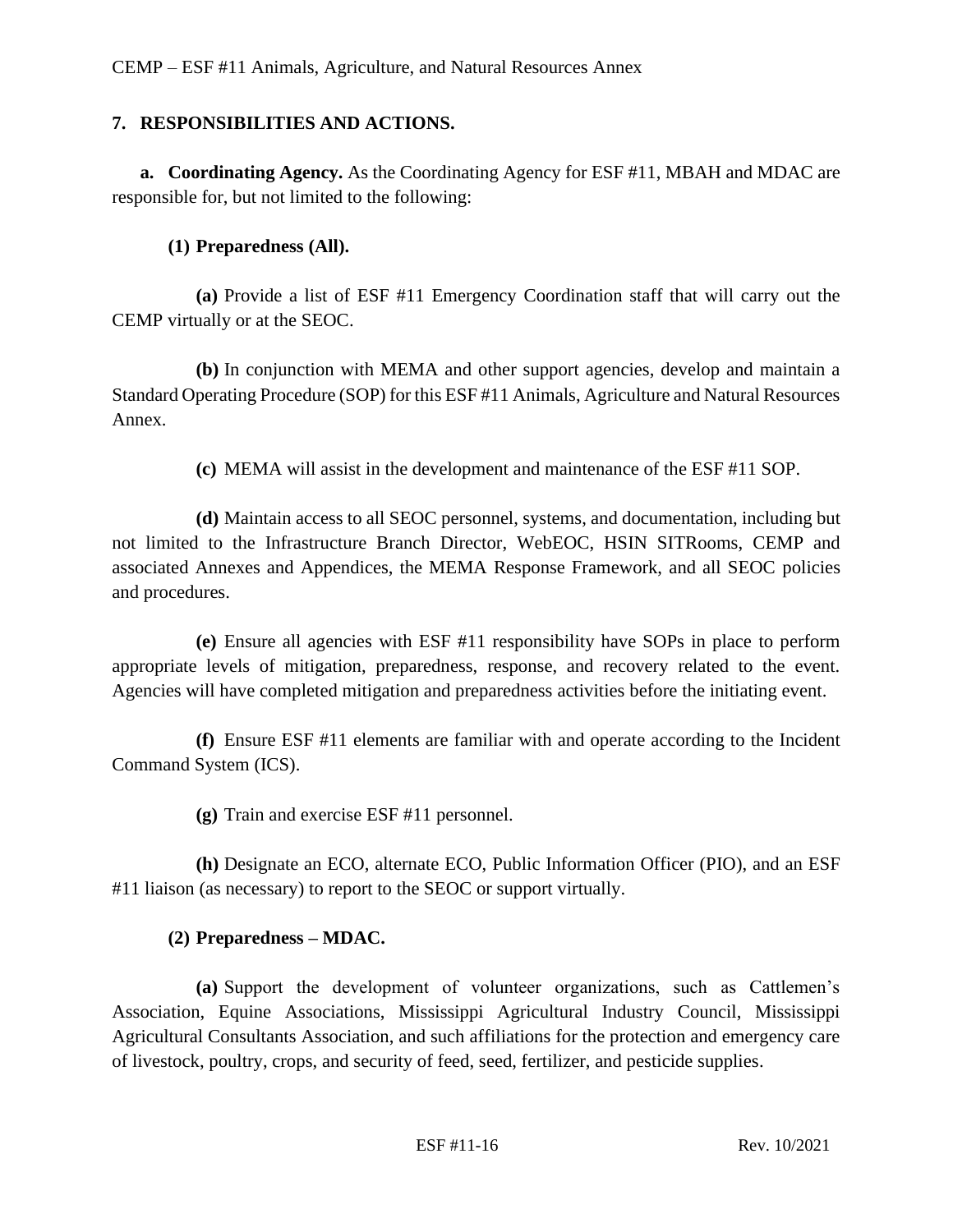**(b)** Coordinate with MBAH for the procurement of feed and hay supplies for animal health and medical facilities.

**(c)** Provide communication and coordinating efforts with USDA and other federal agencies and governments of other states and countries.

**(d)** Assist in providing a risk assessment if the foreign or emerging animal disease or plant pest cannot be isolated and confined.

**(e)** Work with Farm Services Administration (FSA) and Mississippi Agriculture Statistics to determine the economic impact of crop and animal damage in a disaster.

**(f)** Conduct inspections and quality assurance reviews on state-licensed animal slaughtering/processing plants slaughtered animals.

**(g)** Provide personnel and equipment resources for surveillance, roadblocks, transportation, map production, public information, GPS mapping, security, etc.

**(h)** Coordinate with MBAH the food industry and producers regarding any limitations imposed on the movement of agricultural products, regulated articles, or vehicles.

**(i)** Assist with foreign or emerging animal disease surveillance at state-inspected slaughter plants.

#### **(3) Preparedness – MBAH.**

**(a)** Serve as the primary agency and authority for animal disease control issues and operations.

**(b)** Provide guidelines and direct response for foreign and emerging animal diseases and animals affected by natural disasters.

**(c)** Direct operations of the MART.

**(d)** Prepare and distribute Standard Operating Guidelines (SOGs) or other information and training for MART.

**(e)** Develop SOGs for emerging, contagious, and foreign animal disease outbreaks with emergency management and animal health officials.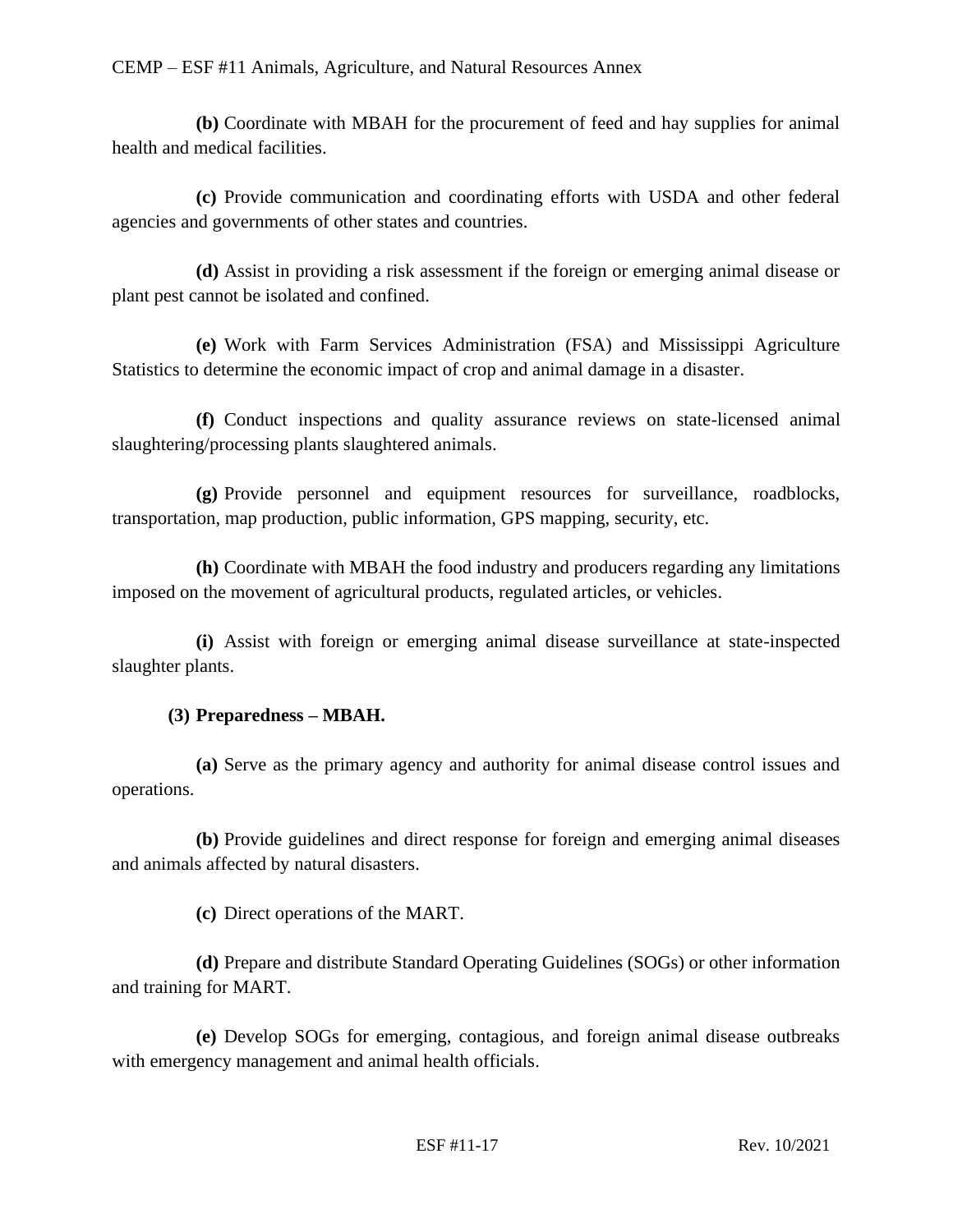**(f)** Provide support, expertise, and personnel for animal response-related actions such as credentialing, surveillance, permitting, inspections, cleaning and disinfection, decontamination, animal depopulation, carcass disposal, and movement restriction of personnel and vehicular traffic.

**(g)** Provide information to the public through the ESF #15/JIC or Public Information Officer (PIO) about animals in disasters.

**(h)** Provide training related to animal response activities.

**(i)** Coordinate with ESF#11 Support Agencies.

**(j)** Coordinate with MDAC for the procurement of feed and hay supplies for animal facilities.

**(k)** Appoint an Emergency Coordinating Officer(s) for animal disaster emergency preparedness who may represent the State Veterinarian in the state or local EOC.

**(l)** Coordinate with the Mississippi Veterinary Medical Association (MVMA) and Mississippi State University/College of Veterinary Medicine (MSU/CVM) to educate, train, and recruit animal health responders for ESF#11 activation.

**(m)**Work with support agencies to prepare, respond, mitigate and recover from incidents involving animal emergencies and foreign and contagious emerging diseases of animals.

**(n)** Supply technical assistance and subject-matter expertise to provide for the safety and well-being of household pets.

**(o)** Work with support agencies and local officials to identify facilities and the appropriate contacts to shelter domestic animals, livestock, and wildlife in the event of a protracted emergency or disaster.

**(p)** Support private veterinarians in rebuilding local infrastructure.

**(q)** Support local shelters and animal control agencies in rebuilding efforts.

#### **(4) Pre-Incident (All).**

**(a)** ESF #11 will develop and maintain alert and notification procedures for key animals, agriculture, and natural resource officials supporting ESF #11. MEMA will assist ESF #11 in maintaining the alert and notification list for other agencies supporting ESF #11.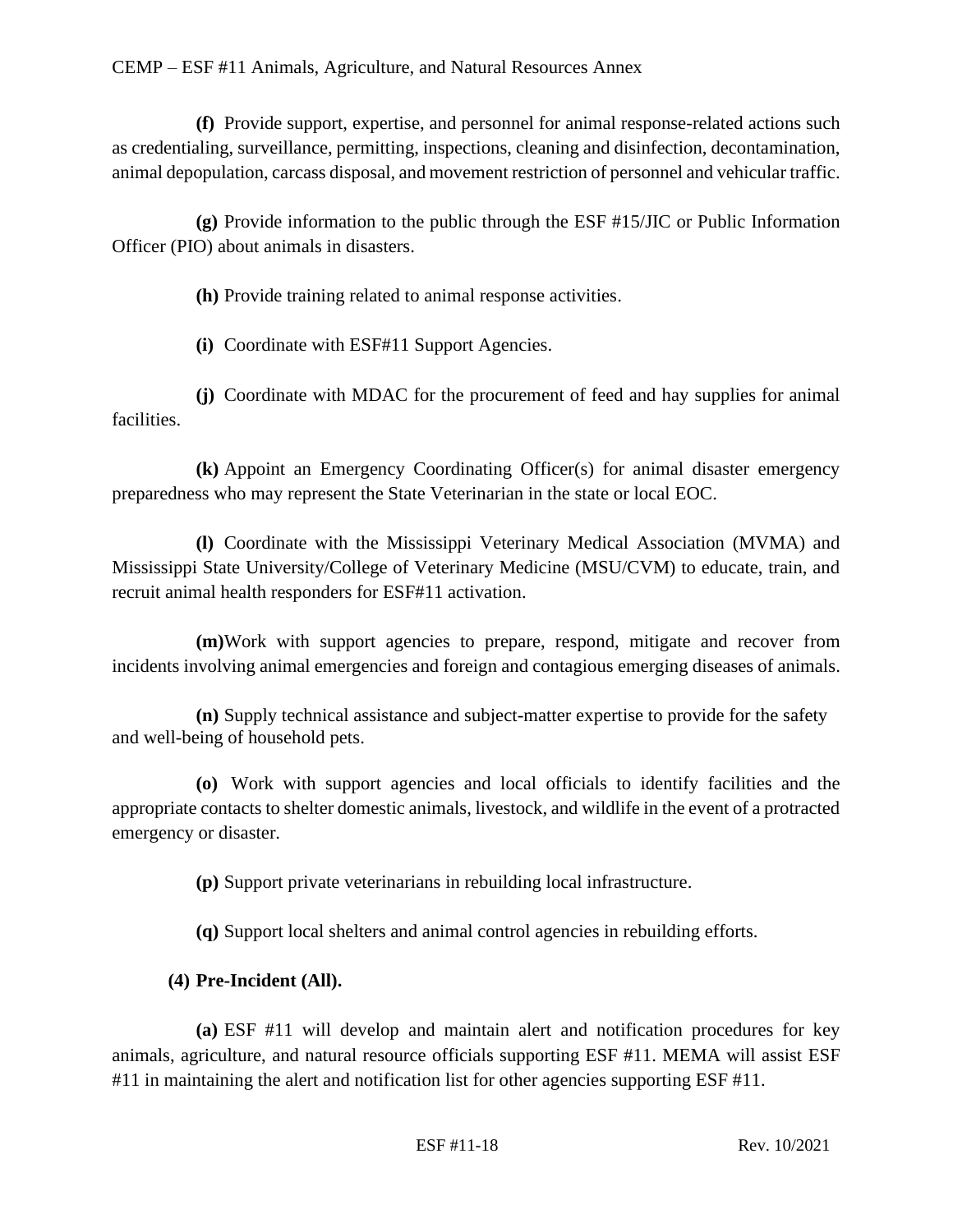**(b)** Provide an ECO (and alternate 24-hour coverage if necessary) and ESF #11 liaison to the SEOC.

**(c)** Notify support agency and partners on activation as needed and minimal staffing requirements.

**(d)** Conduct preliminary staff meeting with complete ESF #11 team assigned to establish strategies for approaching incident(s).

#### **(5) General Incident Response (All).**

**(a)** Upon activation of ESF #11, ECOs will communicate pertinent information to all ESF #11 members. Such information will be a complete orientation of the ESF #11 mission, purpose, and scope of work.

**(b)** Provide information to the SEOC for dissemination to the public and private agencies as needed.

**(c)** Ensure adequate communications are established and maintained.

**(d)** Obtain an initial situation and damage assessment through established intelligence procedures.

**(e)** Sets mission objectives for preventing, responding to, controlling, and recovering from situations and incidents that may be detrimental to the health and welfare of humans and animals.

**(f)** Address the potential for outbreaks in multiple states and provide guidance to the unaffected area(s) in taking immediate precautionary measures within their borders.

**(g)** If a possible intentional pathogen release is reported, as the situation warrants, MDAC or MBAH notifies and coordinates with the appropriate law enforcement agencies at the local, state, tribal, and federal levels.

**(h)** If criminal activity is suspected in connection with an outbreak, MBAH and/or MDAC works closely with the responding veterinary or plant diagnostics staff to ensure the proper handling and packing of any samples and their shipment to the appropriate research laboratory for testing and forensic analysis. MDAC conducts any subsequent criminal investigation jointly with appropriate local, state, tribal, or federal law enforcement agencies. If the outbreak is determined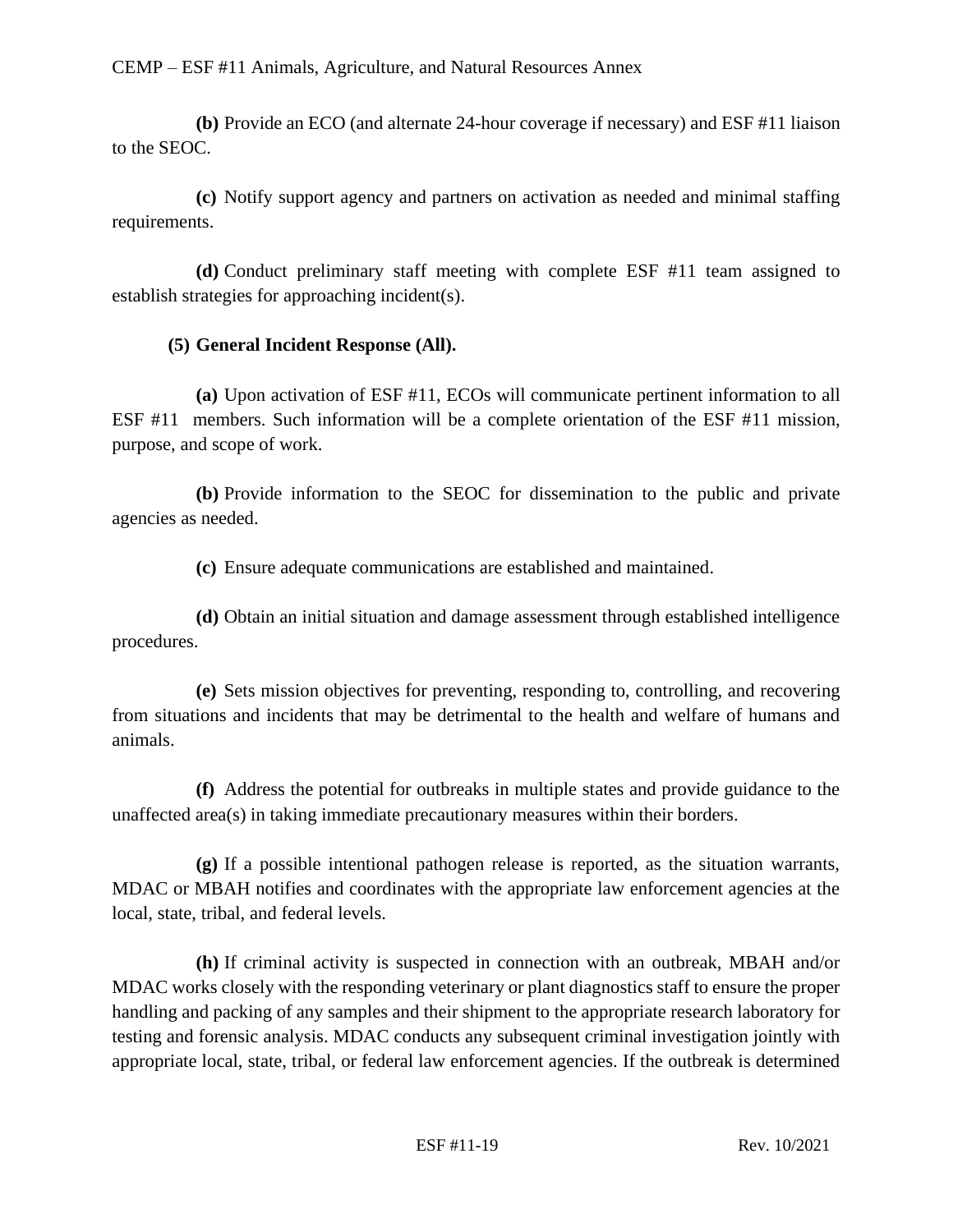to be a criminal but not a terrorist act, MDAC assumes primary state responsibility for a law enforcement response.

**(i)** If a terrorist act is suspected in connection with an outbreak, MBAH or MDAC notifies the USDA and the Federal Bureau of Investigation (FBI).

**(j)** Coordinate the distribution of assets as needed.

**(k)** Maintain a complete log of actions taken, resource orders, records, and reports.

**(l)** Provide Situation Report (SITREP) and Incident Action Plan (IAP) input, via WebEOC and appropriate ICS Forms, according to the established operational timeline, eventspecific.

**(m)** Coordinate the efforts through a liaison to ESF #5.

**(n)** Assist in gathering and providing information to ESF #5 for establishing priorities.

**(o)** Assist in compiling and providing information to ESF #15 (External Affairs)/Joint Information Center (JIC) for press releases.

**(p)** Provide damage assessment support.

**(q)** Assist in evaluating and presenting economic issues (indemnity, reimbursement, damage assessments, etc.).

**(r)** Support retail and production infrastructure to ensure a rapid return to business;

**(s)** Participate in post-incident assessments of public works and infrastructure to help determine critical needs and potential workloads.

**(t)** ESF #11 may be asked by MEMA to provide personnel to the Joint Field Office (JFO) to work closely with their federal counterparts at the established JFO(s) and in the field.

# **(6) Animal Disaster Incident Response (MBAH).** The MBAH will:

**(a)** Serve as the lead agency to coordinate with other ESF #11 agencies for addressing emergency care for animals, including livestock, horses, poultry, fish, zoo animals, laboratory and research animals, companion animals, and wildlife.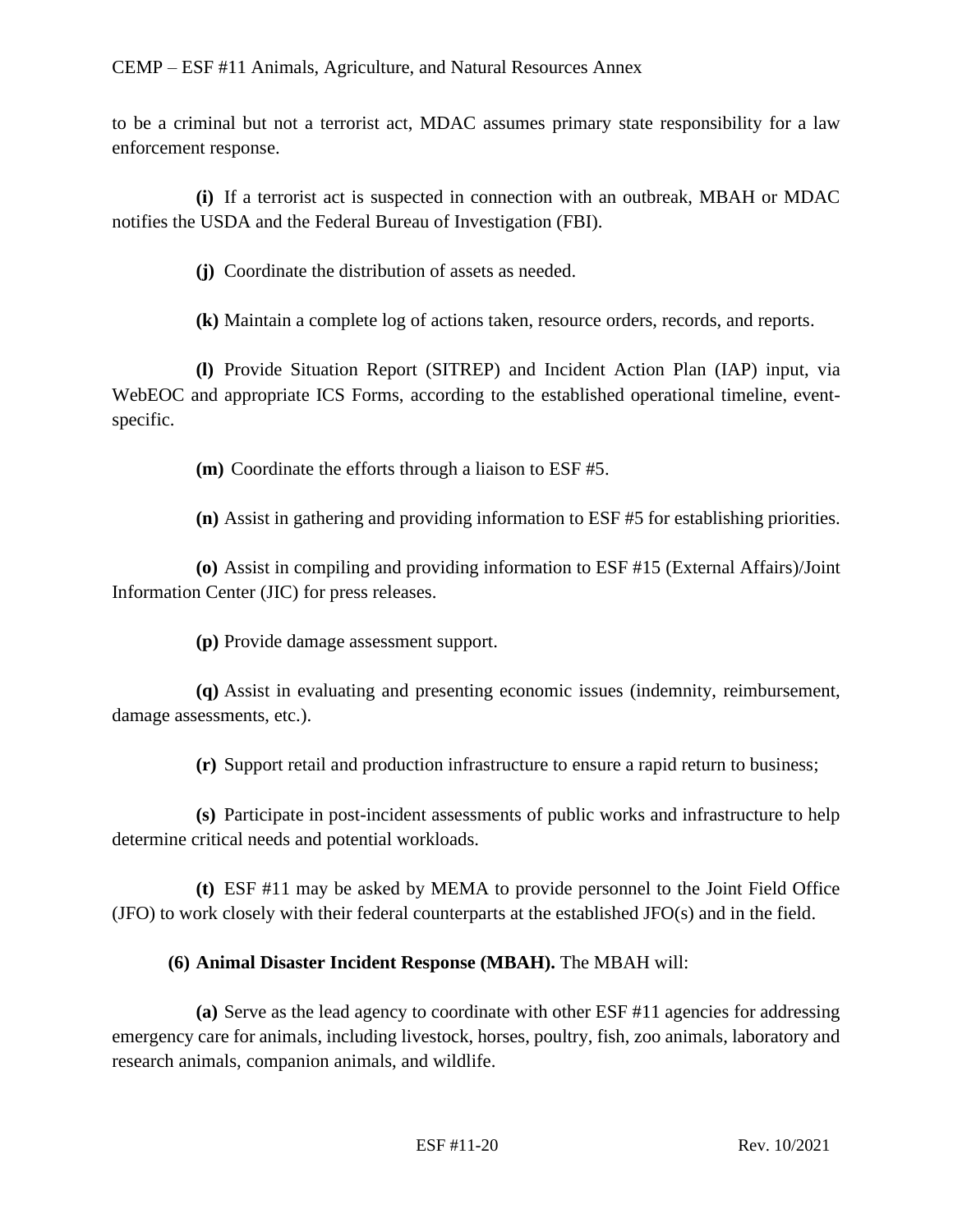**(b)** Coordinate with MDWF&P and MDMR, as needed, for marine, wild animal, threatened, or endangered species response support.

**(c)** Develop, train, and activate the Mississippi Animal Response Team (MART). MART is the official response team for ESF #11. MART includes trained volunteers and local, state, tribal, and federal employees to respond to disasters involving animals. All deployed MART members must have NIMS/ICS training and be credentialed through the MBAH or MEMA.

**(d)** Provide information and recommendations for incidents involving outbreaks of highly contagious/zoonotic animal diseases, highly infective exotic plant disease, and/or economically devastating plant pest infestations.

**(e)** Assign veterinary personnel to perform veterinary preventive medicine activities, assist in delivering animal health care to injured or abandoned animals, conduct field investigations, provide technical assistance and consultation, and other activities as requested.

**(f)** Coordinate efforts to evacuate, transport, shelter, and capture animals.

**(g)** Assist counties to identify barns, pastures, kennels, etc., appropriate for sheltering and/or confining animals.

**(h)** Coordinate with local agencies to establish a system to register identification data to reunite animals with their owners.

**(i)** Assist local authorities and animal organizations in setting up temporary and petfriendly shelters as needed.

**(j)** Obtain situational awareness animal data from shelter facilities and confinement areas identified before, during, and after the disaster.

**(k)** Coordinate with other ESFs and local agencies when agriculture disease outbreaks may affect the health or movement of people.

**(l)** Ensure that information is provided on the location of animal shelters and other animal-related matters before, during, and after the disaster through WebEOC and/or ESF #15/JIC.

**(m)** Coordinate with ESF #8 to identify, prevent, and control animal diseases with public health significance.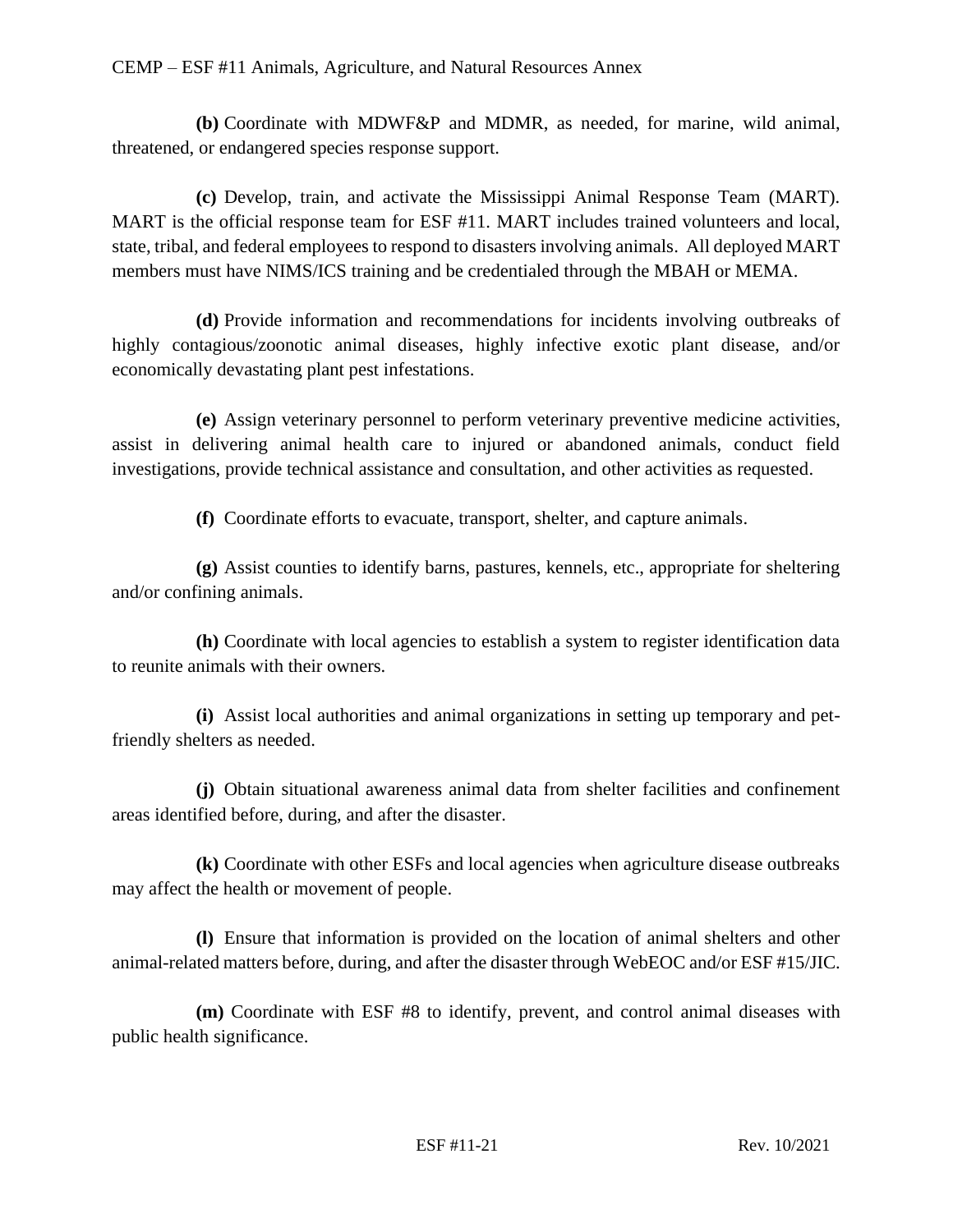**(n)** Support ESF #8 by assisting with sheltering of pets of persons in Special Medical Needs Shelters.

**(o)** Coordinate with ESF #6 to ensure animal sheltering in disasters is addressed.

**(p)** Work with the MVMA and CVM on need assessment and distribution of donated funds.

**(q)** Coordinate with the MS USDA Area Veterinarian in Charge in the event of a foreign animal disease (FAD) or large-scale agriculture disease outbreak.

**(r)** Coordinate with ESF #3 (Public Works and Engineering) to remove and properly dispose of animal waste and dead animals.

**(s)** Request Veterinary Medical Assistance Teams (VMAT) as needed.

**(t)** Assist in the relocation and repatriation of lost pets and livestock.

**(u)** Interface with the local, State, and Federal Governments to provide medical aid, assistance, and relief to stricken animals and supervise the prevention and control of diseases.

**(v)** Coordinate activities of support and volunteer organizations during an animal disaster event.

**(w)**Coordinate with law enforcement to safeguard drugs, prescription items, personnel, and sheltered animals.

**(x)** Provide damage assessment support.

**(y)** Direct resources as needed.

#### **(7) Plant and Plant Pest Disaster Incident Response:** The MDAC will:

**(a)** Coordinate response activities within local, state, and tribal jurisdictions as necessary.

**(b)** Contact support agency representatives (public, institutional and private entities) with instructions to alert their contacts throughout the state to ensure that all necessary personnel are on standby. Recruit and train manpower and procure other resources as needed to conduct pest monitoring, pest identification, pest containment, and eradication activities.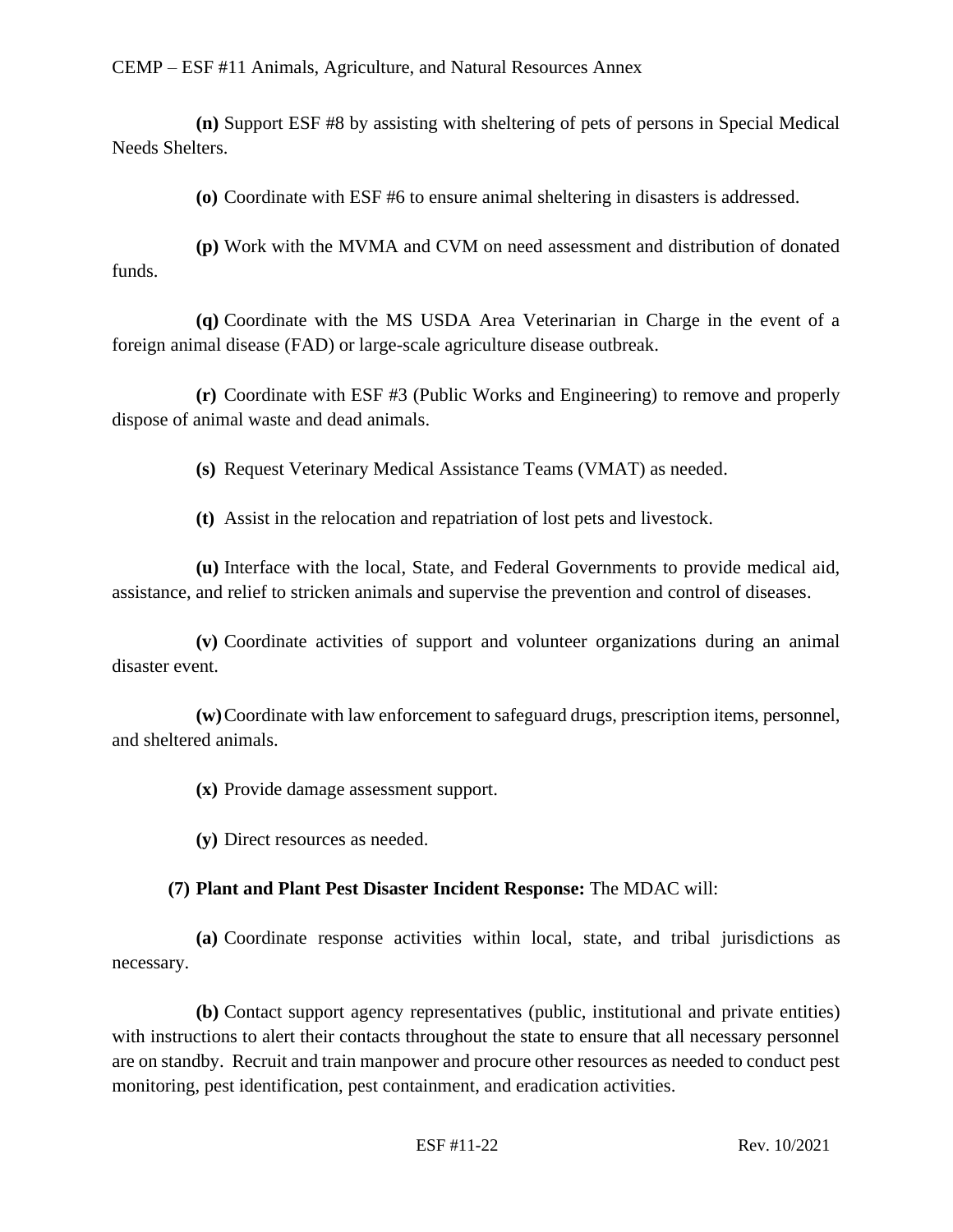**(c)** Immediately contact US Environmental Protection Agency (EPA) officials and other consultants and researchers to obtain the registration and/or Section 18 approval of the needed pesticides to control the exotic pests.

**(d)** Work jointly with the Director of BPI, State Entomologist, and USDA/Animal and Plant Health Inspection Service (APHIS)/Plant Protection and Quarantine (PPQ) staff of the regional office to establish emergency operations center(s) as needed within 24 hours of the detection of an exotic pest outbreak.

**(e)** Follow previously established protocols and SOPs in mobilizing the appropriate response team as outlined in the state and USDA/APHIS/PPQ Emergency Response plan within 48 hours or less.

**(f)** Follow established SOPs and administrative procedures to immediately institute emergency quarantines and eradication procedures where applicable and necessary to curtail the movement of regulated articles.

**(g)** In the case of a toxic pesticide release, recruit volunteer manpower to assist MDEQ and the Mississippi State Department of Health (MSDH) in investigations as authorized by law to ensure the safety of the food supply and human health.

**(h)** In the case of feed, seed, and fertilizer security, provide expertise as authorized by law to do investigations on illegal activities affecting the supplies to distribution centers and growers.

**(i)** Provide information and recommendations for incidents involving highly infective exotic plant disease and/or economically devastating plant pest infestations.

# **(8) Food Safety and Security Incident Response (MDAC):** The MDAC will:

**(a)** Conduct rapid assessments of slaughter and processing plants and retail food establishments for consumer protection and re-establishment of business operations that fall within the department's jurisdiction.

**(b)** Coordinate MDAC response activities within local, state, and tribal jurisdictions as necessary.

**(c)** Assesses the operating status of inspected meat and poultry product processing and retail facilities in the affected area, which falls under MDAC's jurisdiction.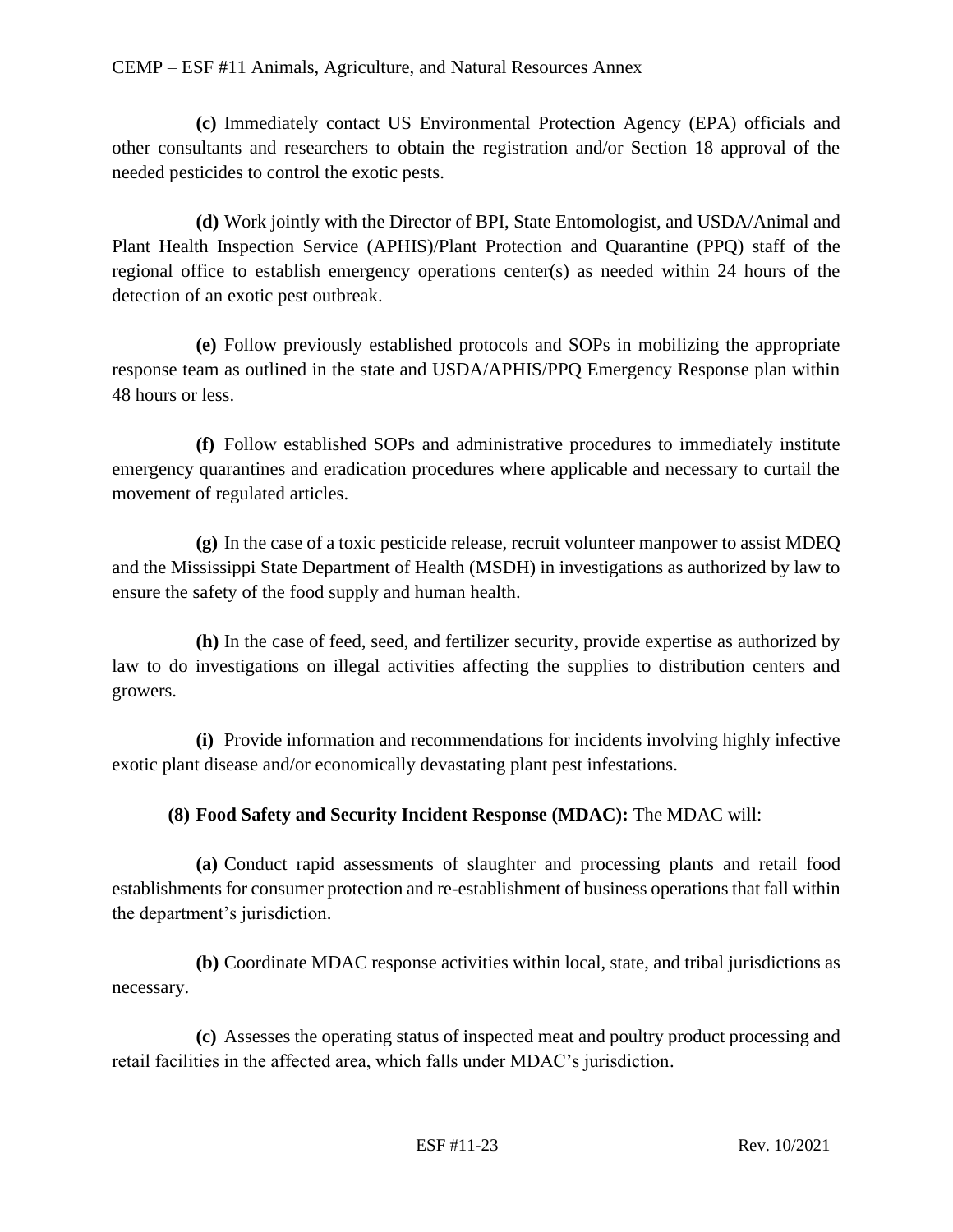**(d)** Facilitates laboratory analysis activities to screen meat and poultry products for chemical, biological, and radiological agents.

**(e)** Suspends operations of meat and poultry processing plants as appropriate.

**(f)** Conducts product tracing to determine the source, destination, and disposition of adulterated and/or contaminated products.

**(g)** Controls products at inspected establishments that are suspected or found to be adulterated through product recall, seizure, detention, and/or closures of regulated establishments.

**(h)** Evaluate the adequacy of available inspectors, program investigators, and laboratory services relative to the emergency geographically.

**(i)** Work in coordination with the Food and Drug Administration (FDA), MSDH, and MDMR under the FDA Disaster Partnership Agreement.

**(j)** Work jointly with the MBAH, FDA, MSDH, MDWF&P, MDMR, and other local county and state officials to establish emergency operation center(s) as needed.

#### **(9) Post-Incident.**

**(a)** Support private veterinarians in rebuilding local infrastructure.

**(b)** Support local shelters and animal control agencies in rebuilding efforts.

**(c)** Assist in evaluating and presenting economic issues (indemnity, reimbursement, damage assessments, etc.).

**(d)** Facilitate the opening of retail food establishments under emergency guidelines based upon an acceptable food safety inspection.

**(e)** Support retail stores to ensure a rapid return to business.

**(f)** Prepare an After-Action Report/Improvement Plan (AAR/IP). The AAR/IP identifies key problems, indicates how they will be/were solved, and makes recommendations for improving ESF response operations.

**(g)** All ESF #11 organizations assist in the preparation of the AAR/IP.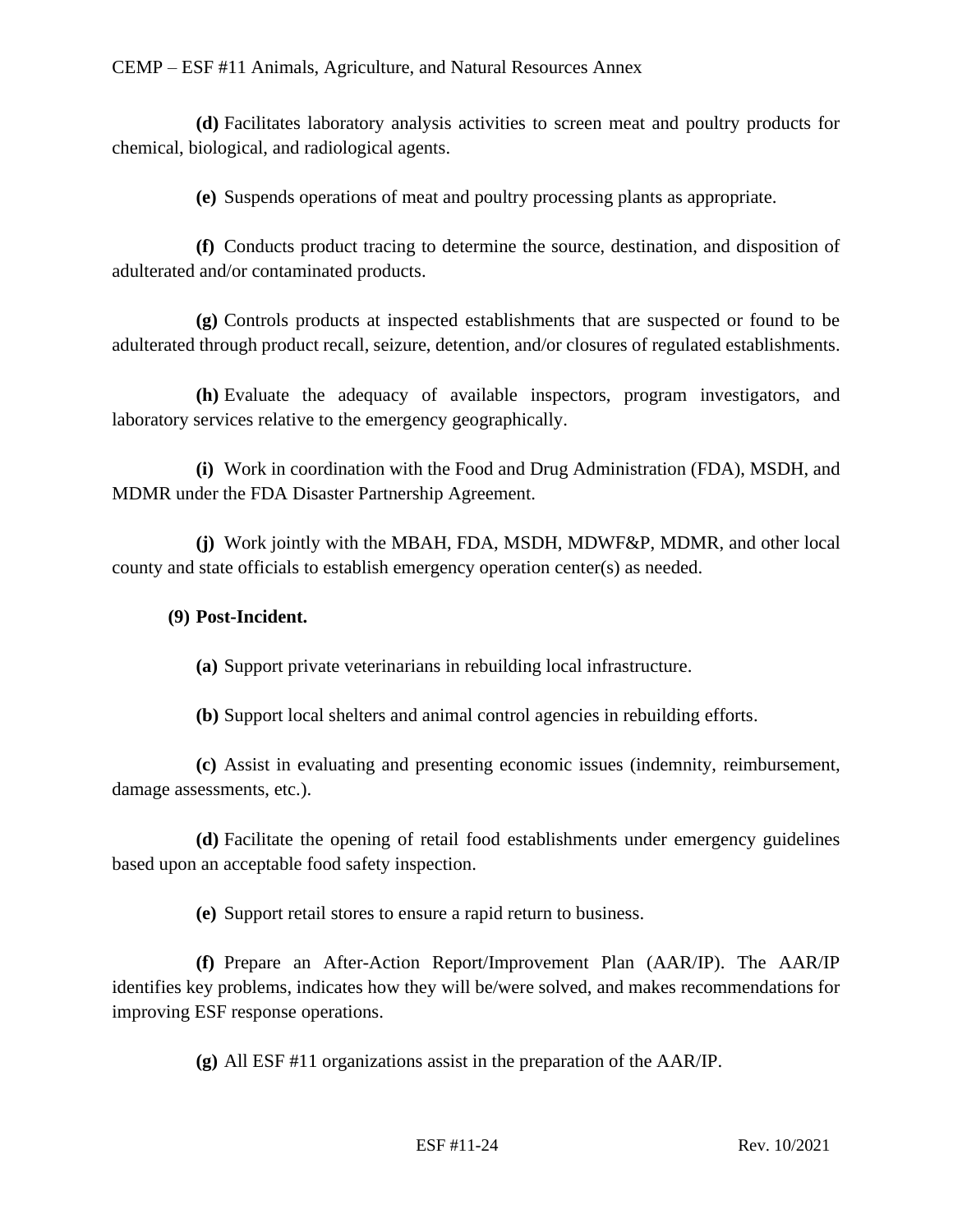**(h)** Submit AAR/IP to [infrastructure@mema.ms.gov](mailto:infrastructure@mema.ms.gov) and [planning@mema.ms.gov.](mailto:planning@mema.ms.gov)

**(i)** Review and recommend revision to plans and procedures as determined necessary.

**(j)** Copy, catalog, and properly file all records and documents on the incident.

**(k)** Compare ESF #3 staff records with MEMA network tasking and tracking system to assure accuracy.

**b. Supporting Agencies.** When activated, ESF #11 Supporting agencies are expected to:

**(1)** Coordinate their support with ESF #11.

**(2)** Maintain access to all SEOC personnel, systems, and documentation, including but not limited to the Infrastructure Branch Director, WebEOC, HSIN SITRooms, Crisis Track, CEMP and associated Annexes and Appendices, the MEMA Response Framework, and all SEOC policies and procedures.

**(3)** Ensure support agency's administrative, supervisory, and technical personnel remain aware of the agency's role with MEMA and ESF #11.

**(4)** Locate, identify, and set up their operational work areas and maintain logistical support for them.

**(5)** Attend and support briefings and other coordination meetings, whether virtually, at the SEOC, or elsewhere.

**(6)** Participate in training and exercises when scheduled.

**(7)** Support development and maintenance of SOGs to enable them to perform appropriate levels of mitigation, preparedness, response, and recovery related to public works and engineering.

**(8)** Maintain operational logs, messages, requests, and other appropriate documentation for future reference.

**(9)** Maintain their maps, displays, status reports, and other information not included in the ESF #5 operations.

**(10)** Provide SITREP and IAP input, via WebEOC and appropriate ICS Forms, according to the established operational timeline, event-specific.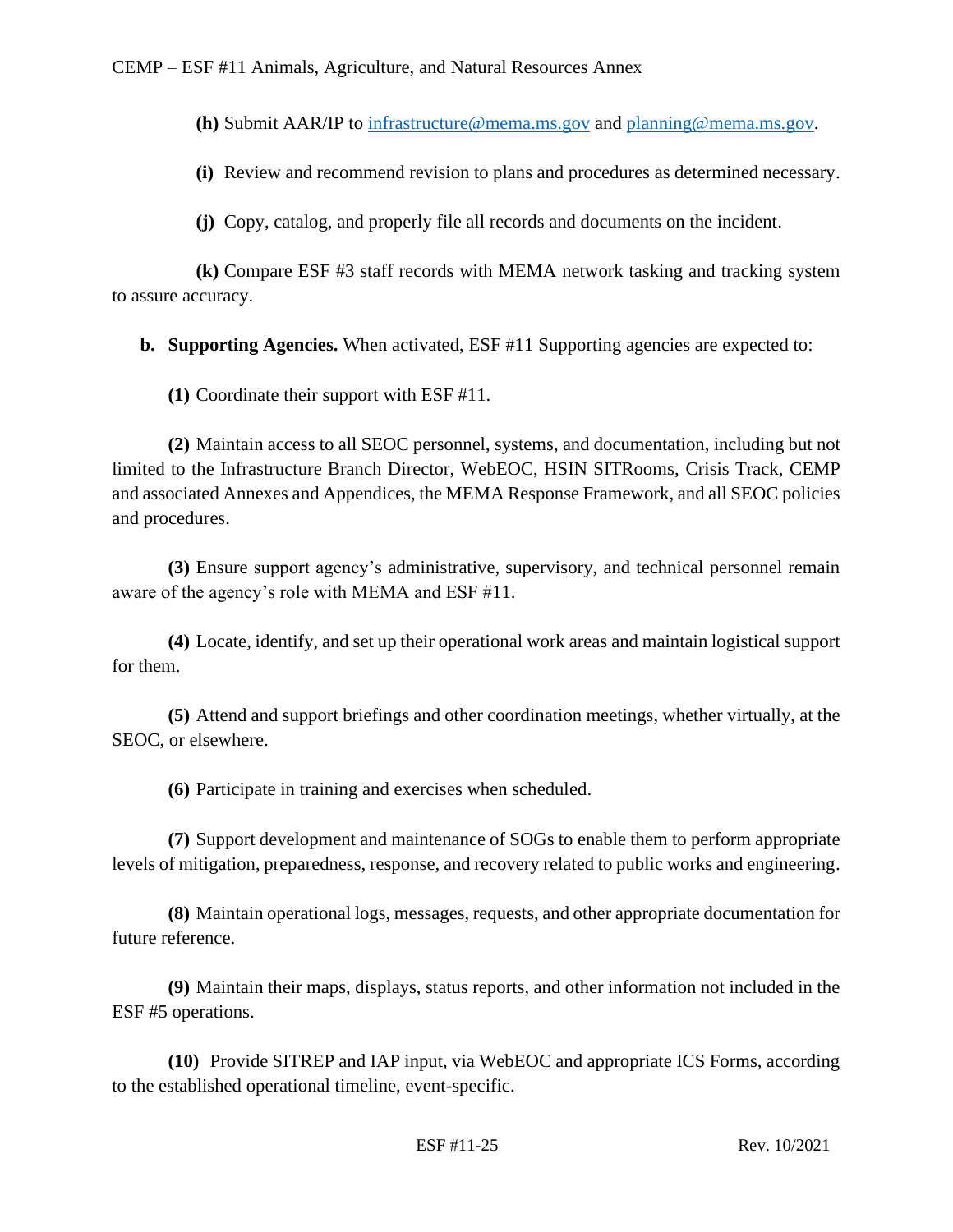The chart below shows the responsibilities of the individual ESF #11 support agencies. The list contains, but is not limited to, the core functions required:

| <b>Agency</b>                                                                        | <b>Functions</b>                                                                                                                                                                                                                                                                                                                                                                                                                                                                                                                                                                                                                                                                                                                                                                                                                                                                                                                                                                                                                                                                                                                                                                                                                                                                                        |
|--------------------------------------------------------------------------------------|---------------------------------------------------------------------------------------------------------------------------------------------------------------------------------------------------------------------------------------------------------------------------------------------------------------------------------------------------------------------------------------------------------------------------------------------------------------------------------------------------------------------------------------------------------------------------------------------------------------------------------------------------------------------------------------------------------------------------------------------------------------------------------------------------------------------------------------------------------------------------------------------------------------------------------------------------------------------------------------------------------------------------------------------------------------------------------------------------------------------------------------------------------------------------------------------------------------------------------------------------------------------------------------------------------|
| Mississippi State<br>University (MSU)/<br>College of<br>Veterinary<br>Medicine (CVM) | Assist MBAH in animal disaster preparedness and response<br>$\bullet$<br>operations and actions.<br>Provide training to faculty and other veterinarians in Foreign and<br>$\bullet$<br>Emerging Animal Diseases (FEAD) diagnostics and operations.<br>Serve as a repository of qualified veterinary diagnosticians for<br>$\bullet$<br>deployment as requested by MBAH.<br>Provide laboratory support, as required, in performing modern<br>$\bullet$<br>molecular biology diagnostic procedures.<br>Conduct official continuing education seminars in concert with MSU<br>$\bullet$<br>Cooperative Extension, MVMA, and/or MBAH to train private and<br>academic veterinarians and veterinary students in FEAD diagnostic<br>procedures and all-hazard on-site and off-site animal emergency<br>management operations and procedures.<br>Provide epidemiological support to field operations.<br>٠<br>Designate one primary and one backup individual to serve as the<br>$\bullet$<br>Disaster Response contact for the MSU-CVM with the State<br>Veterinarian.<br>Compile a directory of individuals who wish to volunteer to serve in<br>٠<br>the college's disaster response efforts.<br>List equipment and supplies that would be available in a disaster<br>$\bullet$<br>response by the college. |
| Mississippi State<br>University (MSU)/<br><b>Extension Service</b><br>(ES)           | Maintain MSU/CVM response plans.<br>Assist MBAH in animal disaster preparedness and response<br>$\bullet$<br>operations and actions.<br>Develop educational materials, as appropriate, and work with<br>$\bullet$<br>producers on infectious diseases and animal depopulation activities.<br>Provide applicable media support for the ongoing plant, pest, and<br>$\bullet$<br>animal response actions.<br>Provide management training and educational information.<br>$\bullet$<br>Assist with damaged assessments.<br>٠<br>Assist with staffing actions related to indemnity payment issues as                                                                                                                                                                                                                                                                                                                                                                                                                                                                                                                                                                                                                                                                                                        |
|                                                                                      | capable.<br>Assist in presenting and evaluating economic issues related to plant<br>and animal pests and performing risk assessments.                                                                                                                                                                                                                                                                                                                                                                                                                                                                                                                                                                                                                                                                                                                                                                                                                                                                                                                                                                                                                                                                                                                                                                   |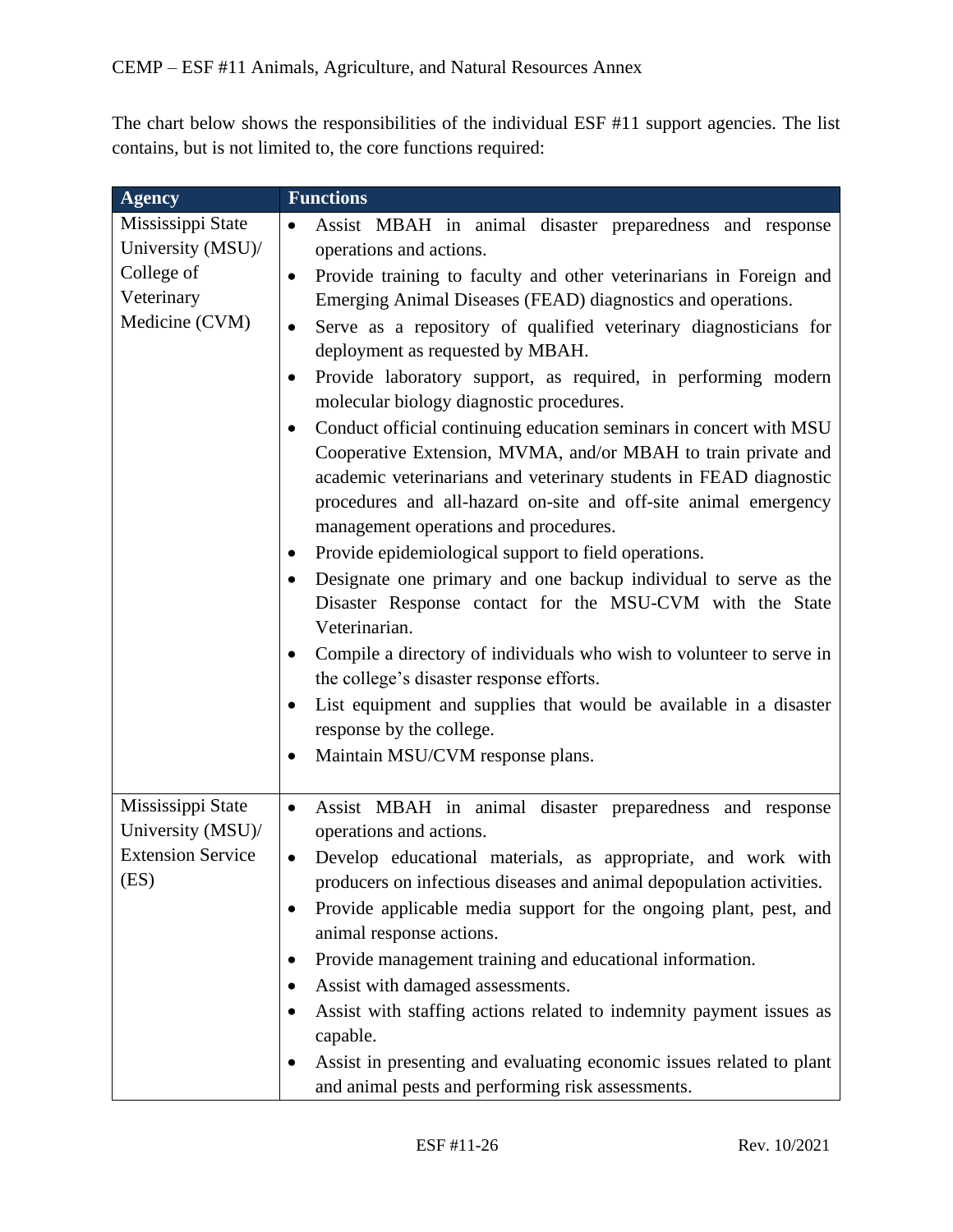| <b>Agency</b>                                                                        | <b>Functions</b>                                                                                                                                                                                                                                                                                                                                                                                                                                                                                                                                                                                                                                                                                                                                    |
|--------------------------------------------------------------------------------------|-----------------------------------------------------------------------------------------------------------------------------------------------------------------------------------------------------------------------------------------------------------------------------------------------------------------------------------------------------------------------------------------------------------------------------------------------------------------------------------------------------------------------------------------------------------------------------------------------------------------------------------------------------------------------------------------------------------------------------------------------------|
| Mississippi State<br>University (MSU)/<br><b>Extension Service</b><br>(ES) cont.     | Provide support from Extension personnel and as available physical<br>$\bullet$<br>facilities to assist in all-hazards mitigation, preparation, and response<br>activities.<br>Provide communication resources, i.e., video conferencing, as<br>$\bullet$<br>available.<br>Assist in finding shelter for farm animals in the event of a disaster;<br>$\bullet$<br>Maintain MSU-ES response plan.<br>$\bullet$                                                                                                                                                                                                                                                                                                                                       |
| Mississippi<br>Agriculture,<br>Forestry, and<br><b>Experiment Station</b><br>(MAFES) | Assist MBAH in animal disaster preparedness and response<br>$\bullet$<br>operations and actions.<br>Assist with damaged assessment support.<br>٠<br>Assist in presenting and evaluating economic issues related to plant<br>$\bullet$<br>and animal pests and performing risk assessments.<br>Provide support from MAFES personnel and, as available, physical<br>$\bullet$<br>facilities and equipment (including vehicles and trailers) to assist in<br>all-hazards mitigation, preparation, and response activities.<br>Educate the public and farming community about proper care of<br>$\bullet$<br>domestic animals and livestock in a disaster and risk from exotic<br>animal and plant pests.<br>Maintain MAFES response plan.<br>$\bullet$ |
| Mississippi<br>Veterinary<br>Diagnostic<br>Laboratories<br>(MVDL)                    | Assist MBAH in FEAD-related laboratory analysis.<br>$\bullet$<br>Provide sampling protocols to MBAH and shipping instructions for<br>$\bullet$<br>coordination and distribution.<br>Assist in specialized carcass disposal operations.<br>٠                                                                                                                                                                                                                                                                                                                                                                                                                                                                                                         |
| Mississippi<br>Veterinary Medical<br>Association<br>(MVMA)                           | Foster activities that provide continuing education, training, and<br>$\bullet$<br>awareness of all-hazard animal disaster mitigation, prevention,<br>preparedness, and recovery activities.<br>Assist in the dissemination of disease-related information to<br>$\bullet$<br>veterinarians in the event of an animal emergency/disaster.<br>Provide members with disaster preparedness materials that can be<br>٠<br>utilized by practice personnel and the public.<br>Will support the MART as appropriate.<br>Perform activities to assess and support veterinary infrastructure as<br>appropriate.                                                                                                                                              |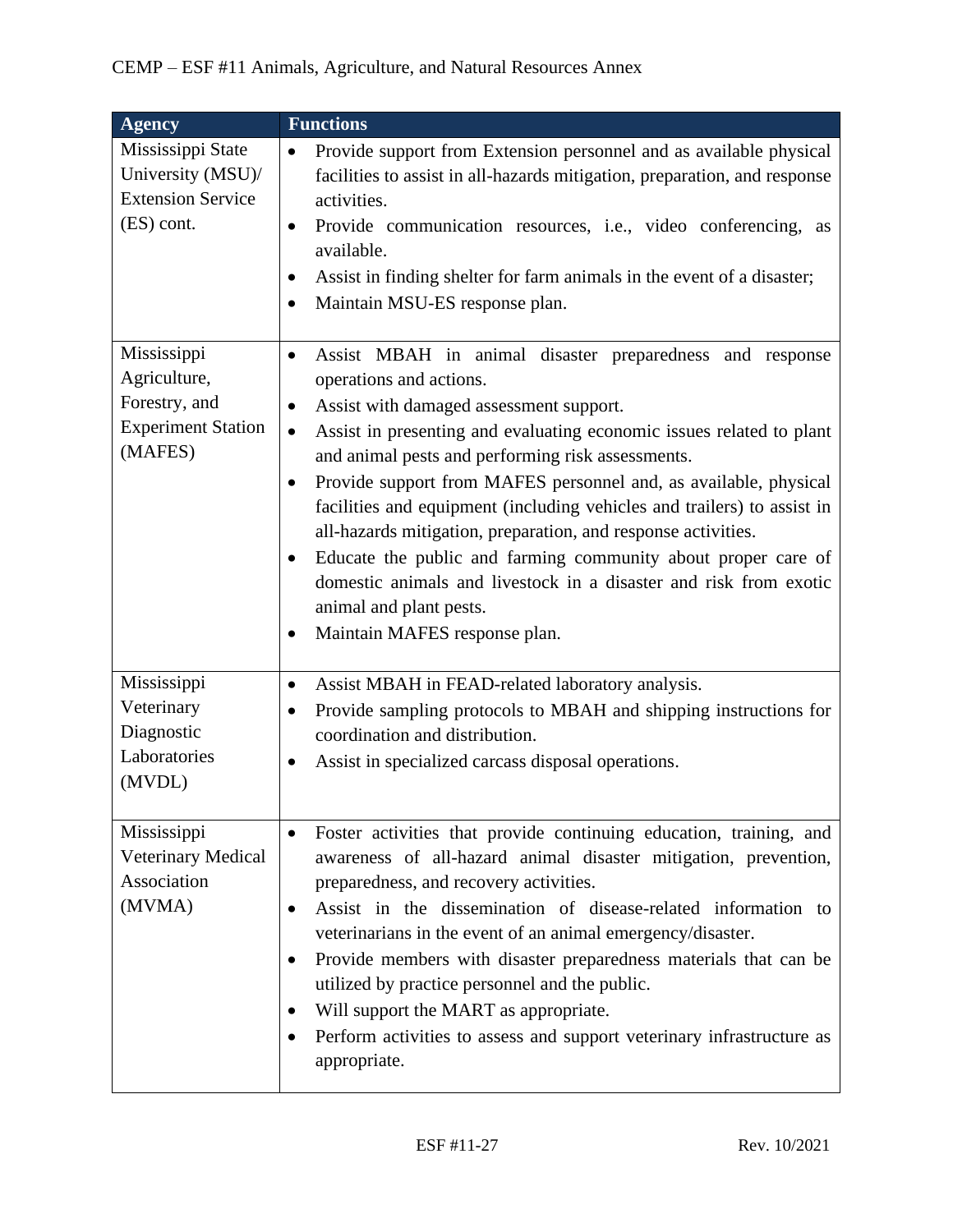| <b>Agency</b>                                                             | <b>Functions</b>                                                                                                                                                                                                                                                                                                                                                                                                                                                                                                                                                                                                                                                                                                                                                                                                                                                                                                                                                                                                                                                                                                                                           |
|---------------------------------------------------------------------------|------------------------------------------------------------------------------------------------------------------------------------------------------------------------------------------------------------------------------------------------------------------------------------------------------------------------------------------------------------------------------------------------------------------------------------------------------------------------------------------------------------------------------------------------------------------------------------------------------------------------------------------------------------------------------------------------------------------------------------------------------------------------------------------------------------------------------------------------------------------------------------------------------------------------------------------------------------------------------------------------------------------------------------------------------------------------------------------------------------------------------------------------------------|
| MVMA cont.                                                                | Maintain a list of veterinarians willing and able to assist during<br>$\bullet$<br>disasters.                                                                                                                                                                                                                                                                                                                                                                                                                                                                                                                                                                                                                                                                                                                                                                                                                                                                                                                                                                                                                                                              |
| Mississippi Board<br>of Veterinary<br><b>Medical Examiners</b><br>(MBVME) | Provide communication to all other states' veterinary licensing boards<br>$\bullet$<br>in the U.S. and Canada.<br>Provide contact information about Mississippi veterinarians in any<br>$\bullet$<br>given locale and the nature of their practice (e.g., small animal, large<br>animal, etc.).<br>Assist in clarifying any issues relating to unlicensed persons engaged<br>in recognized state-federal cooperative disease eradication or control<br>programs and/or external parasite control programs.<br>Give continuing education credit to veterinarians who complete<br>$\bullet$<br>approved emergency preparedness training.                                                                                                                                                                                                                                                                                                                                                                                                                                                                                                                     |
| Mississippi<br>Emergency<br>Management<br>Agency (MEMA)                   | Coordinate state emergency management system support of plant and<br>٠<br>animal response operations to include, if needed, assistance from an<br>Incident Support Team (IST), Regional Liaison Officer(s) (RLO),<br>and/or a Regional Response Team (RRT).<br>Request federal (FEMA, DHS, USDA) and other states' support via<br>٠<br>the EMAC if necessary.<br>Assist in preparing emergency and disaster declaration requests for<br>٠<br>the Governor, the Secretary of Agriculture, and/or the President as<br>appropriate.<br>Provide applicable media and public information support for ongoing<br>$\bullet$<br>plant and animal response operations.<br>Staff the SEOC, as appropriate, for emergency management system<br>support to ongoing animal and plant disaster response operations.<br>Facilitate incorporation of ESF #11 into County Comprehensive<br>$\bullet$<br>Emergency Management Plans (CCEMPs).<br>Educate the public about the proper care of domestic animals and<br>٠<br>livestock in times of disaster.<br>Support internal and external communications between ESF #11<br>agencies to the SEOC and the local county EMAs. |
| Mississippi State<br>Department of<br>Health (MSDH)                       | Participate with MBAH and MDAC for assistance in overall Health<br>$\bullet$<br>and Medical Services ESF operations.<br>Provide planning and logistical support for MBAH operations that<br>$\bullet$<br>assist Special Medical Needs Shelters.                                                                                                                                                                                                                                                                                                                                                                                                                                                                                                                                                                                                                                                                                                                                                                                                                                                                                                            |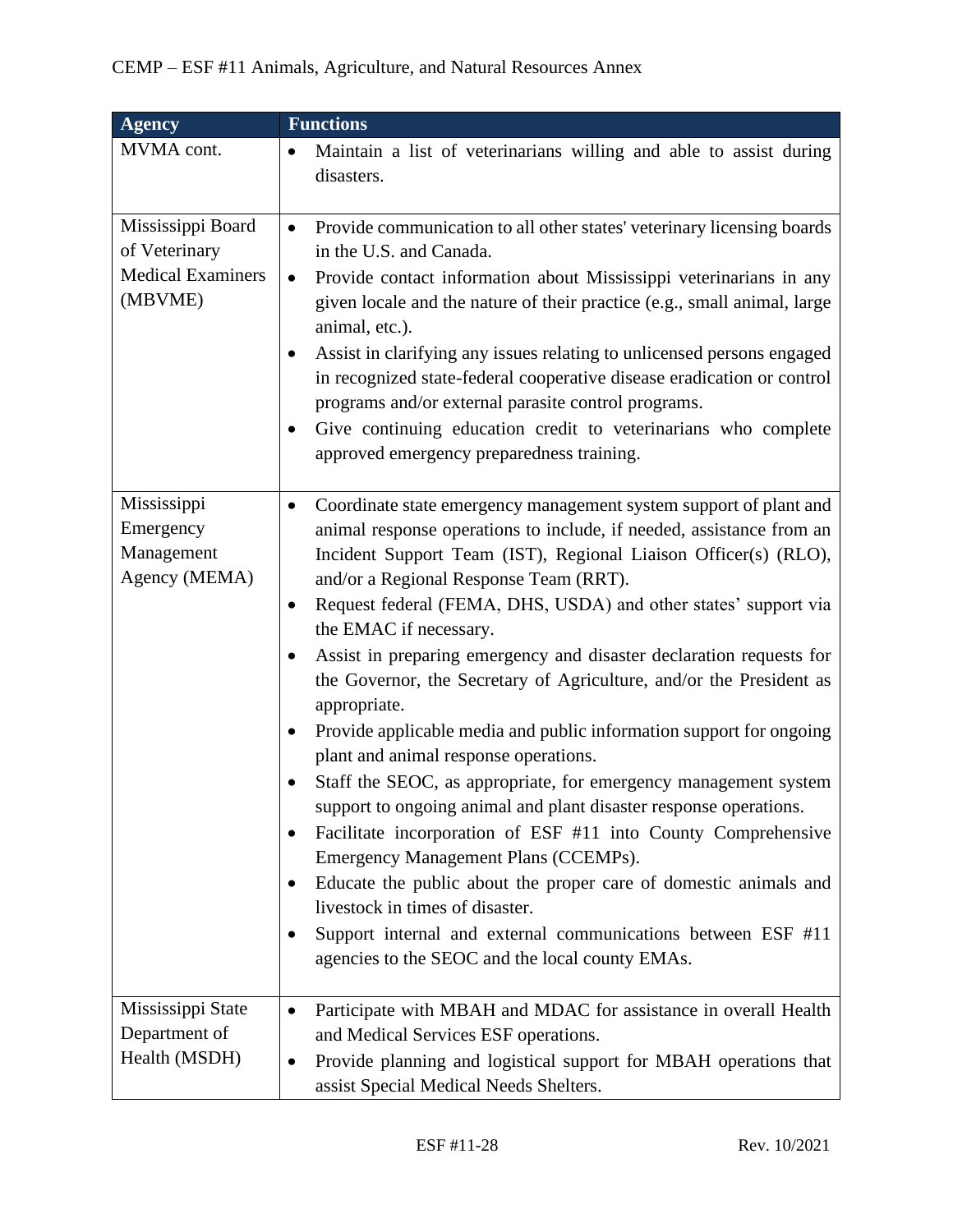| <b>Agency</b>                                       | <b>Functions</b>                                                                                                                                                                                                                                                                                                                                                                                                                                                                                                                                                                                                                                                                                                                                                                                                                                                                                                                                                                                                                                                                                                                                                                                                                                                                                                                                                                                                                         |
|-----------------------------------------------------|------------------------------------------------------------------------------------------------------------------------------------------------------------------------------------------------------------------------------------------------------------------------------------------------------------------------------------------------------------------------------------------------------------------------------------------------------------------------------------------------------------------------------------------------------------------------------------------------------------------------------------------------------------------------------------------------------------------------------------------------------------------------------------------------------------------------------------------------------------------------------------------------------------------------------------------------------------------------------------------------------------------------------------------------------------------------------------------------------------------------------------------------------------------------------------------------------------------------------------------------------------------------------------------------------------------------------------------------------------------------------------------------------------------------------------------|
| Mississippi State<br>Department of<br>Health (MSDH) | Provide on-scene technical support during operations that require<br>$\bullet$<br>Level C or higher PPE.<br>Provide appropriate vaccinations, including flu vaccines, to animal<br>$\bullet$                                                                                                                                                                                                                                                                                                                                                                                                                                                                                                                                                                                                                                                                                                                                                                                                                                                                                                                                                                                                                                                                                                                                                                                                                                             |
| cont.                                               | health first responders.<br>Provide guidance on human safety and health issues related to the<br>control and containment of diseases in animals and pesticide-<br>contaminated food products.<br>Provide applicable media support for animal disaster prevention and<br>٠<br>response operations.<br>Provide zoonotic disease lab support.<br>Provide food safety support as appropriate.<br>$\bullet$<br>Undertake surveillance actions to monitor potential human health<br>$\bullet$<br>impacts from animal disaster response activities.<br>Assist in providing health and safety training for first responders.<br>Assist, as appropriate, in conducting a rapid needs assessment.<br>٠<br>Liaison with the MBAH to provide ongoing training for human and<br>$\bullet$<br>animal shelter personnel in response to animals in disasters.<br>Disseminate health alerts to area health care providers (physicians,<br>$\bullet$<br>veterinarians, hospital staff, etc.).<br>Coordinate decisions regarding animal diseases that impact public<br>$\bullet$<br>health through collaboration with the State Veterinarian and the MS<br>(Federal) Area Veterinarian-in-Charge.<br>Distribute animal disaster preparedness materials to pet and livestock<br>$\bullet$<br>owners with other emergency preparedness information.<br>Incorporate MBAH plans into MSDH plans, especially Avian<br>$\bullet$<br>Influenza/Pandemic Flu Plans. |
|                                                     | Provide contingencies for worker health and safety.<br>Provide decontamination technical support.                                                                                                                                                                                                                                                                                                                                                                                                                                                                                                                                                                                                                                                                                                                                                                                                                                                                                                                                                                                                                                                                                                                                                                                                                                                                                                                                        |
| Mississippi                                         | Manages, monitors, assists, or conducts response and recovery actions<br>$\bullet$                                                                                                                                                                                                                                                                                                                                                                                                                                                                                                                                                                                                                                                                                                                                                                                                                                                                                                                                                                                                                                                                                                                                                                                                                                                                                                                                                       |
| Department of                                       | to minimize cultural or historic resources damage.                                                                                                                                                                                                                                                                                                                                                                                                                                                                                                                                                                                                                                                                                                                                                                                                                                                                                                                                                                                                                                                                                                                                                                                                                                                                                                                                                                                       |
| Archives and                                        | Identify and consult on archeological sites.<br>٠                                                                                                                                                                                                                                                                                                                                                                                                                                                                                                                                                                                                                                                                                                                                                                                                                                                                                                                                                                                                                                                                                                                                                                                                                                                                                                                                                                                        |
| History (MDAH)                                      | Provide technical preservation assistance for museums and archival<br>$\bullet$<br>collections.                                                                                                                                                                                                                                                                                                                                                                                                                                                                                                                                                                                                                                                                                                                                                                                                                                                                                                                                                                                                                                                                                                                                                                                                                                                                                                                                          |
|                                                     | Create or coordinate GIS maps of historic districts in the impacted<br>$\bullet$<br>area.                                                                                                                                                                                                                                                                                                                                                                                                                                                                                                                                                                                                                                                                                                                                                                                                                                                                                                                                                                                                                                                                                                                                                                                                                                                                                                                                                |
|                                                     | Provide assistance and expertise in addressing impacts to properties<br>of traditional religious and cultural importance.                                                                                                                                                                                                                                                                                                                                                                                                                                                                                                                                                                                                                                                                                                                                                                                                                                                                                                                                                                                                                                                                                                                                                                                                                                                                                                                |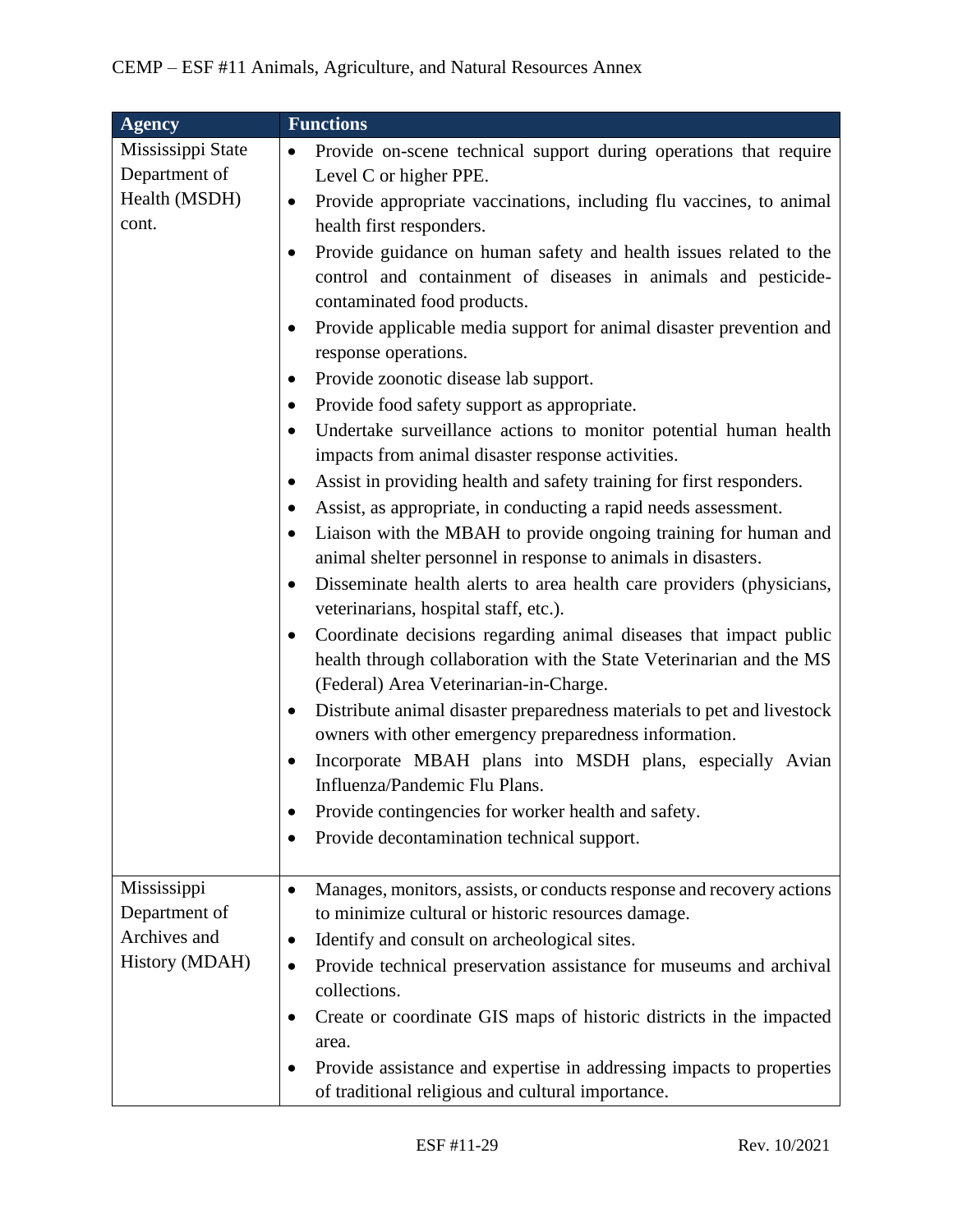| <b>Agency</b>                                                                 | <b>Functions</b>                                                                                                                                                                                                                                                                                                                                                                                                                                                                                                                                                                                                                                                                                                                                                                                                                                    |
|-------------------------------------------------------------------------------|-----------------------------------------------------------------------------------------------------------------------------------------------------------------------------------------------------------------------------------------------------------------------------------------------------------------------------------------------------------------------------------------------------------------------------------------------------------------------------------------------------------------------------------------------------------------------------------------------------------------------------------------------------------------------------------------------------------------------------------------------------------------------------------------------------------------------------------------------------|
| Mississippi<br>Department of<br>Archives and<br>History (MDAH)<br>cont.       | Provide Incident Management Teams to assist in cultural or historic<br>$\bullet$<br>resource response and recovery actions.<br>Conduct or coordinate building and site condition assessments;<br>$\bullet$<br>Stabilize damaged paper and digital records.<br>$\bullet$<br>Provide advice and recommendations to individuals and institutions<br>$\bullet$<br>on preparing for and responding to disasters dealing with natural and<br>cultural resources.                                                                                                                                                                                                                                                                                                                                                                                          |
| Mississippi<br>Department of<br>Environmental<br>Quality (MDEQ)               | Evaluate and issue groundwater, waste, and air authorizations, as<br>$\bullet$<br>appropriate.<br>Provide advice and direction related to removing and disposing of<br>$\bullet$<br>carcasses, contaminated food commodities, water resources, soil, and<br>plant materials.<br>Consider environmental issues involving the disposal of carcasses,<br>$\bullet$<br>contaminated food commodities, water resources, soil, and plant<br>materials.<br>Coordinate, as applicable, with the MSDH to provide for water<br>$\bullet$<br>monitoring and soil sampling in areas in proximity to disposal sites<br>containing contaminated carcasses, plant material, food commodities,<br>water resources, soil, and other contaminated substrates.<br>Provide applicable media support for ongoing animal response<br>٠<br>operations.                     |
| Mississippi<br>Department of<br>Wildlife, Fisheries,<br>and Parks<br>(MDWF&P) | Determine the distribution and density of susceptible wildlife.<br>$\bullet$<br>Consult on Threatened and Endangered Species.<br>$\bullet$<br>Provide disease surveillance of wildlife.<br>$\bullet$<br>Identify and isolate wildlife that is or may be affected by a FEAD.<br>Capture, contain, and destroy susceptible wildlife as necessary to<br>$\bullet$<br>eradicate a FEAD and prevent its transmission.<br>Determine when potentially affected wildlife is free from disease.<br>٠<br>Provide applicable media support for ongoing FEAD operations.<br>Provide a list of wildlife rehabilitators licensed in MS as needed.<br>Assist during response and recovery efforts.<br>$\bullet$<br>Conduct assessment of any lost or escaped exotic animals.<br>$\bullet$<br>Consult on state-managed natural, cultural, or historical sites.<br>٠ |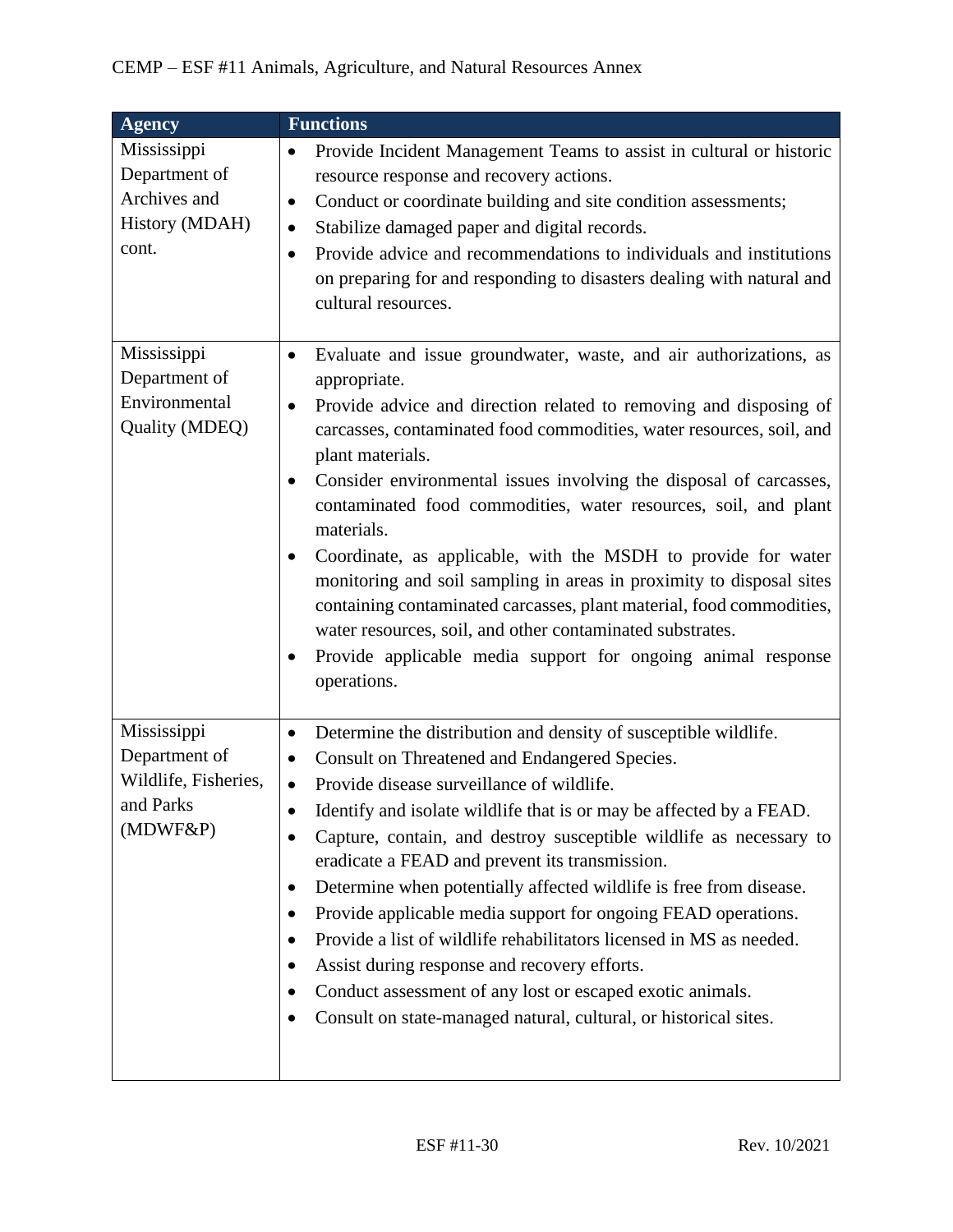| <b>Agency</b>                                                                                                                                                                                                                  | <b>Functions</b>                                                                                                                                                                                                                                                                                                                                                                                                                                        |
|--------------------------------------------------------------------------------------------------------------------------------------------------------------------------------------------------------------------------------|---------------------------------------------------------------------------------------------------------------------------------------------------------------------------------------------------------------------------------------------------------------------------------------------------------------------------------------------------------------------------------------------------------------------------------------------------------|
| Mississippi<br>Department of<br><b>Marine Resources</b><br>(MDMR)                                                                                                                                                              | Coordinate rescue, rehabilitation, or removal of stranded marine<br>$\bullet$<br>mammals.<br>Consult on Threatened and Endangered Species.<br>$\bullet$<br>Assist during response and recovery efforts.<br>$\bullet$<br>Consult on state-managed marine natural, cultural, or historical sites;<br>$\bullet$                                                                                                                                            |
| Zookeepers<br>Statewide                                                                                                                                                                                                        | Share scarce food supplies with other zoos.<br>$\bullet$<br>Assist as needed with other zoos.<br>$\bullet$<br>Maintain contact with American Zoo Association to assist in rounding<br>$\bullet$<br>up and sheltering escaped animals.<br>Collaborate with the MBAH for information sharing and technical<br>$\bullet$<br>consultation.                                                                                                                  |
| American Red<br>Cross (ARC),<br><b>Salvation Army</b><br>(SA), Mississippi<br>Commission for<br><b>Volunteer Services</b><br>(MCVS), and<br>Mississippi<br>Volunteer<br>Organizations<br><b>Active in Disaster</b><br>(MSVOAD) | Support food services in accordance with its National Charter,<br>$\bullet$<br>Emergency Operations Plan, and local SOP as applicable.<br>Provide mobile feeding sites and canteens to feed ESF #11 emergency<br>$\bullet$<br>workers.<br>Work with the MBAH and counties to address humans needing<br>$\bullet$<br>shelter that have animals.<br>Identify volunteers qualified to assist with ESF#11 response<br>$\bullet$<br>activities as requested. |
| Mississippi<br>Department of<br><b>Human Services</b><br>(MDHS)                                                                                                                                                                | Develop an SOP and checklist for this ESF in conjunction with<br>MEMA, MDAC, MDH, and other supporting agencies.<br>Assist the MBAH in determining locations for pet-friendly evacuation<br>$\bullet$<br>shelters.                                                                                                                                                                                                                                      |
| Mississippi<br>Department of<br>Mental Health<br>(MDMH)                                                                                                                                                                        | Coordinate stress management and/or crisis counseling to producers,<br>٠<br>retailers, emergency responders, and consumers as needed.<br>Provide critical incident stress management (CISM), as appropriate.<br>$\bullet$<br>Consider human impact issues regarding animal depopulation actions.<br>٠                                                                                                                                                   |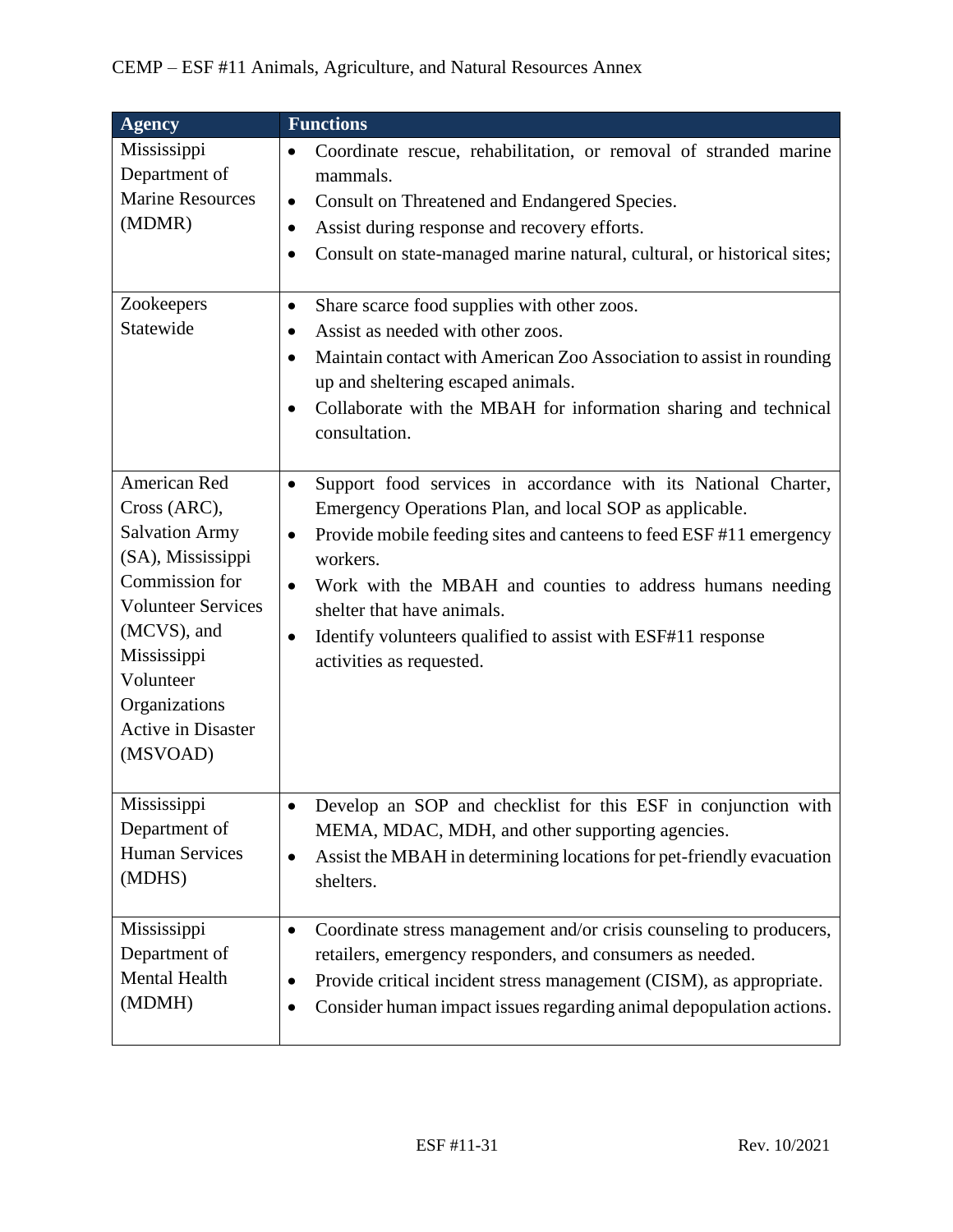| <b>Agency</b>                                                                                                              | <b>Functions</b>                                                                                                                                                                                                                                                                                                                                                                                                                                                                                                                                                                                                                                                                                                                                                                                                                                                                                                    |
|----------------------------------------------------------------------------------------------------------------------------|---------------------------------------------------------------------------------------------------------------------------------------------------------------------------------------------------------------------------------------------------------------------------------------------------------------------------------------------------------------------------------------------------------------------------------------------------------------------------------------------------------------------------------------------------------------------------------------------------------------------------------------------------------------------------------------------------------------------------------------------------------------------------------------------------------------------------------------------------------------------------------------------------------------------|
| Mississippi<br>Department of<br><b>Public Safety</b><br>(MDPS)                                                             | Provide law enforcement support for road closures, controlling<br>$\bullet$<br>vehicular traffic, operating isolation facilities, decontamination<br>operations, animal depopulation actions, etc.<br>Assist with agriculture inspections as needed at roadblocks.<br>$\bullet$<br>Support removal of volunteers not operating within the IMS as<br>directed by the State Veterinarian.                                                                                                                                                                                                                                                                                                                                                                                                                                                                                                                             |
| Mississippi<br>Department of<br><b>Public Safety</b><br>$(MDPS)$ /<br>Mississippi Office<br>of Homeland<br>Security (MOHS) | Evaluate the scope of the disaster to determine National Significance.<br>$\bullet$<br>Provide technical and financial support as needed to support response<br>$\bullet$<br>efforts.<br>Protect the integrity of disease control efforts.<br>$\bullet$<br>Support animal and plant response operations to include, if needed,<br>$\bullet$<br>assistance from an incident support team (IST), a liaison officer(s),<br>and/or Regional Response Teams (RRT).<br>Coordinate with the FBI for agriculture emergencies that may or<br>٠<br>could have been terrorist-related.<br>Include veterinary personnel specializing in foreign and emerging<br>$\bullet$<br>animal diseases and responder protection activities in applicable<br>homeland security exercises and training.<br>Support multi-agency cooperation, especially with other animal and<br>٠<br>human health agencies, at the state and local levels. |
| Mississippi<br><b>Attorney General's</b><br>Office (AGO)                                                                   | Provide legal advice to state officials conducting or evaluating all-<br>$\bullet$<br>hazards animal and plant operations and activities.<br>Coordinate with county and district attorneys to make sure that legal<br>$\bullet$<br>representation is provided to local government agencies conducting<br>animal and plant emergency response operations, including, but not<br>limited to: restriction of the movement of individuals and animals,<br>seizure and destruction of property, medical and liability claims,<br>restriction of public access, suspension of public activities, and<br>indemnity issues.<br>Provide legal representation as appropriate for the state.<br>$\bullet$<br>Act as a liaison to the U.S. Attorney General.<br>٠                                                                                                                                                               |
| Mississippi<br>Department of<br>Transportation<br>(MDOT)                                                                   | Provide traffic control devices (e.g., signs, barricades, etc.) to assist<br>$\bullet$<br>with traffic control, road closures, and agricultural inspections.<br>Provide earth-moving equipment for digging small pits and burying<br>٠<br>carcasses.                                                                                                                                                                                                                                                                                                                                                                                                                                                                                                                                                                                                                                                                |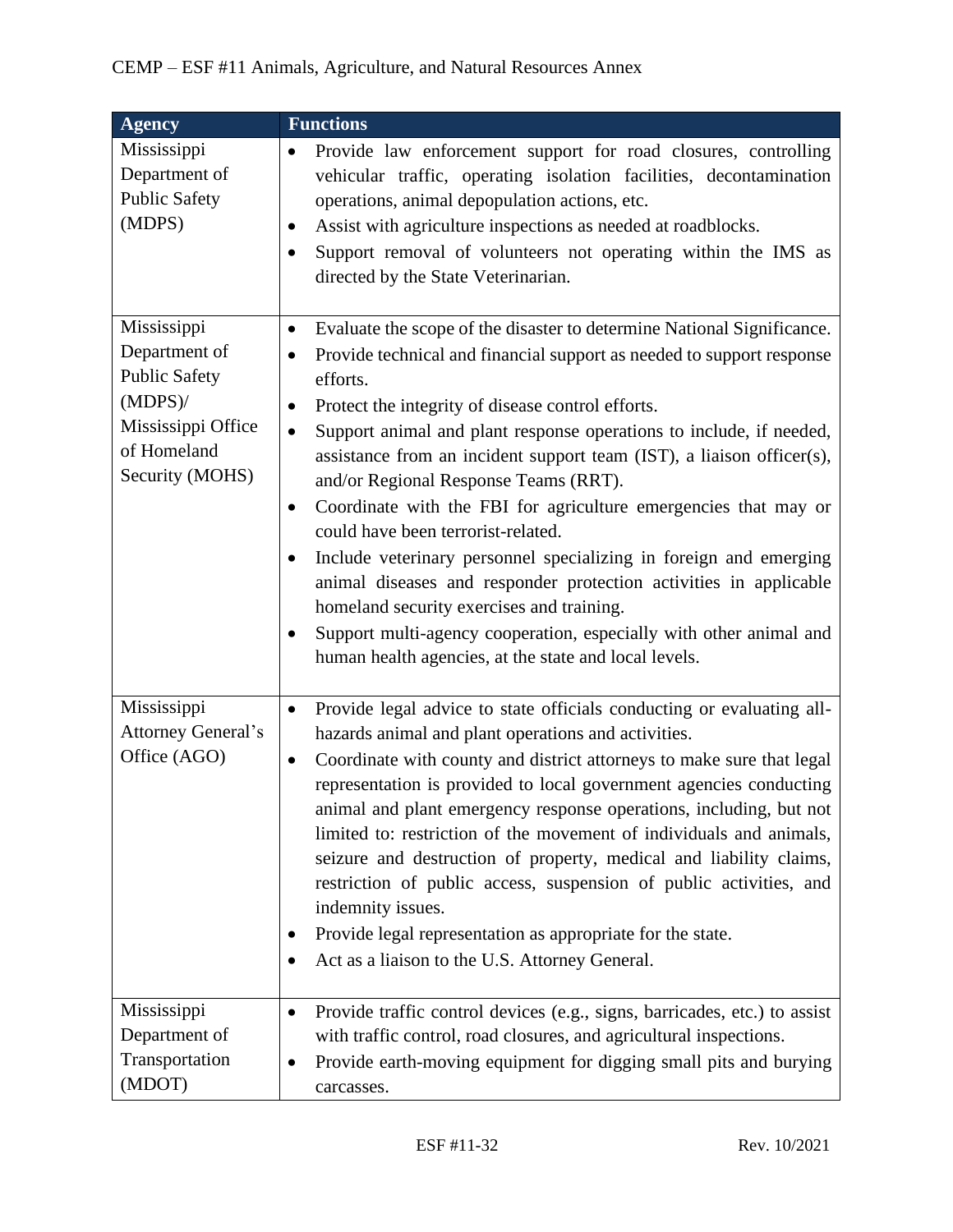| <b>Agency</b>                                      | <b>Functions</b>                                                                                                                                                                                                                                                                                                                                                                                                                                                                                                                                                                                                                                                           |
|----------------------------------------------------|----------------------------------------------------------------------------------------------------------------------------------------------------------------------------------------------------------------------------------------------------------------------------------------------------------------------------------------------------------------------------------------------------------------------------------------------------------------------------------------------------------------------------------------------------------------------------------------------------------------------------------------------------------------------------|
| MDOT cont.                                         | Provide right-of-way, where available, for FEAD or plant material<br>٠<br>inspection sites.                                                                                                                                                                                                                                                                                                                                                                                                                                                                                                                                                                                |
| Mississippi<br>Development<br>Authority (MDA)      | Assist MBAH, MDAC, and MSU/ES in evaluating and presenting the<br>$\bullet$<br>adverse economic issues related to a FEAD and/or plant pest situation.<br>Assist in continuing to market and promote Mississippi animals,<br>$\bullet$<br>animal products, and plant products.<br>Assist in providing accurate public information on protecting and<br>$\bullet$<br>using Mississippi agriculture products.<br>Work with local communities to determine and counter detrimental<br>$\bullet$<br>impacts of animal response operations (e.g., movement restrictions,<br>the suspension of large public gatherings, etc.) on tourism and other<br>economy-related activities. |
| Mississippi State<br>Chemical<br>Laboratory (MSCL) | The State Chemist shall develop a plan to handle laboratory testing<br>$\bullet$<br>needs for an emergency pesticide release or toxin affecting<br>agricultural production.<br>Provide equipment and personnel to analyze soil, water, plant tissue,<br>٠<br>fuel, food commodities, and other samples as needed to determine<br>contamination levels for hazardous materials.<br>Combine resources and establish a mobile laboratory if necessary,<br>$\bullet$<br>with the assistance of other agencies and private laboratories having<br>laboratory capabilities.                                                                                                      |
| Mississippi Crop<br>Improvement<br>Association     | Assist with surveys that monitor exotic pest populations.<br>$\bullet$                                                                                                                                                                                                                                                                                                                                                                                                                                                                                                                                                                                                     |
| Private Sector<br><b>Stakeholders</b>              | Includes: Farm Bureau, Mississippi Animal Rescue League, Humane<br>$\bullet$<br>Society of South Mississippi, Mississippi Cattlemen's Association,<br>Mississippi Poultry Association, Mississippi Horse Council, etc.<br>Work within the incident management system.                                                                                                                                                                                                                                                                                                                                                                                                      |

**8. AUTHORITIES and REFERENCES.** The procedures in this ESF #11 Animals, Agriculture, and Natural Resources Annex are built on the core coordinating structures of the NIMS and the CEMP. The specific responsibilities of each department and agency are described in the respective ESF, Support, and Incident Annexes, internal agency plans, policies, and procedures. See the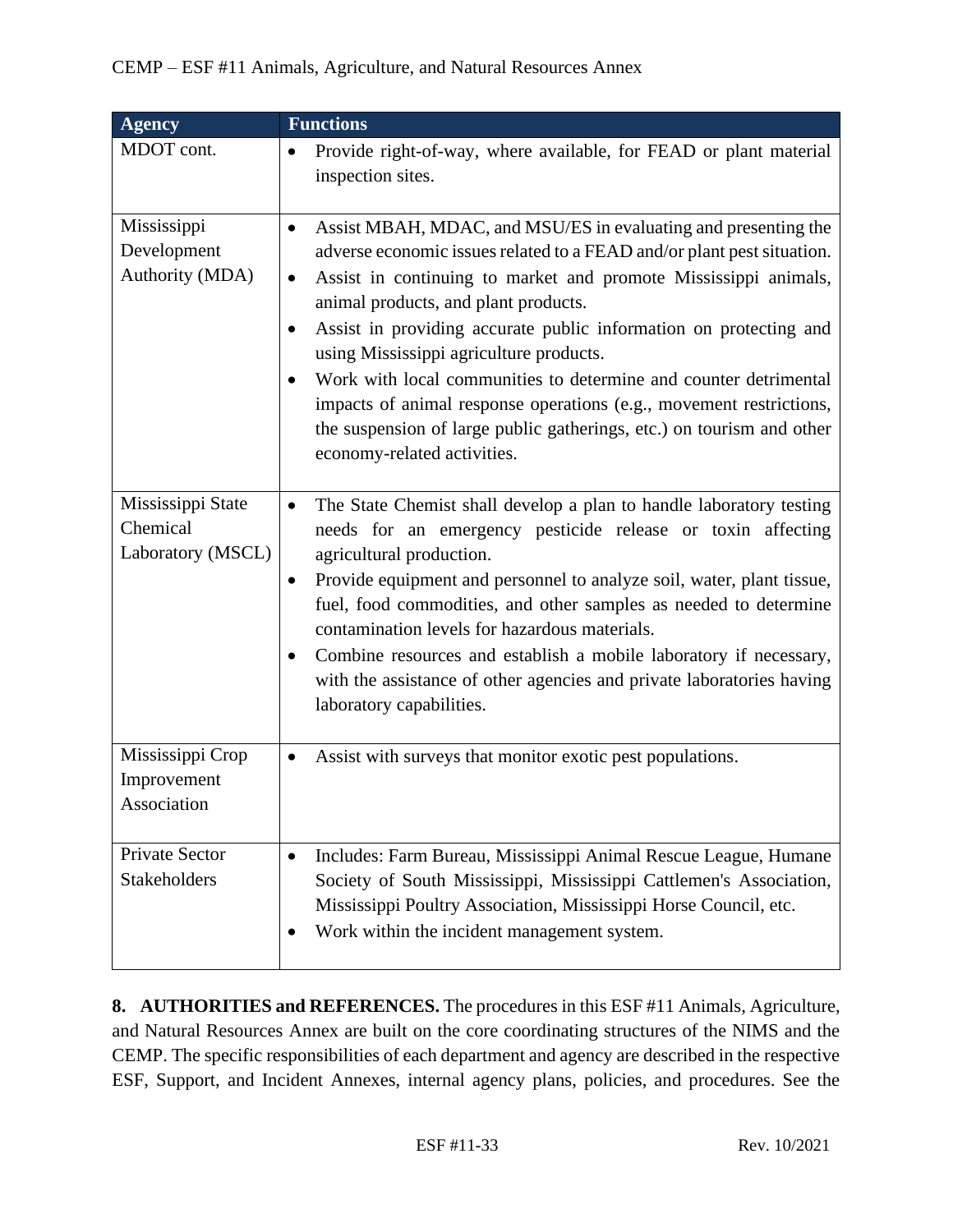CEMP Base Plan or the SEOC Operations Section for a comprehensive list of Authorities and References.

- **a.** Robert T. Stafford Disaster Relief and Emergency Assistance Act; amended the Disaster Relief Act of 1974, PL 93-288. [https://www.fema.gov/sites/default/files/2020-03/stafford-act\\_2019.pdf](https://www.fema.gov/sites/default/files/2020-03/stafford-act_2019.pdf)
- **b.** Public Law 104-321, October 1996 (EMAC) [Public Law 104-321, October 1996](https://www.congress.gov/104/plaws/publ321/PLAW-104publ321.pdf)
- **c.** MS Code, Ann. § 33-15(1972): Mississippi Emergency Management Act of 1995, Title 33-15, et al. [Successor to Mississippi Emergency Management Law of 1980] [MS Code 33-15](https://law.justia.com/codes/mississippi/2010/title-33/15/)
- **d.** MS Code, Title 45, Chapter 18 Emergency Management Assistance Compact (EMAC) [Mississippi Code of 2018, Title 45, Chapter 18](https://law.justia.com/codes/mississippi/2018/title-45/chapter-18/)
- **e.** National Preparedness Goal, Second Edition, September 2015 <https://www.fema.gov/media-library/assets/documents/25959>
- **f.** National Incident Management System, Third Edition, October 2017 <https://www.fema.gov/media-library/assets/documents/148019>
- **g.** National Preparedness System <https://www.fema.gov/emergency-managers/national-preparedness/system>
- **h.** National Response Framework, Fourth Edition, October 2019 [https://www.fema.gov/sites/default/files/2020-04/NRF\\_FINALApproved\\_2011028.pdf](https://www.fema.gov/sites/default/files/2020-04/NRF_FINALApproved_2011028.pdf)
- **i.** National Disaster Recovery Framework, Second Edition, June 2016 [https://www.fema.gov/sites/default/files/2020-](https://www.fema.gov/sites/default/files/2020-06/national_disaster_recovery_framework_2nd.pdf) [06/national\\_disaster\\_recovery\\_framework\\_2nd.pdf](https://www.fema.gov/sites/default/files/2020-06/national_disaster_recovery_framework_2nd.pdf)
- **j.** FEMA National Incident Support Manual, Change 1, January 2013 [https://www.fema.gov/sites/default/files/2020-](https://www.fema.gov/sites/default/files/2020-04/FEMA_National_Incident_Support_Manual-change1.pdf) [04/FEMA\\_National\\_Incident\\_Support\\_Manual-change1.pdf](https://www.fema.gov/sites/default/files/2020-04/FEMA_National_Incident_Support_Manual-change1.pdf)
- **k.** FEMA Incident Action Planning Guide, July 2015 [https://www.fema.gov/sites/default/files/2020-](https://www.fema.gov/sites/default/files/2020-07/Incident_Action_Planning_Guide_Revision1_august2015.pdf) [07/Incident\\_Action\\_Planning\\_Guide\\_Revision1\\_august2015.pdf](https://www.fema.gov/sites/default/files/2020-07/Incident_Action_Planning_Guide_Revision1_august2015.pdf)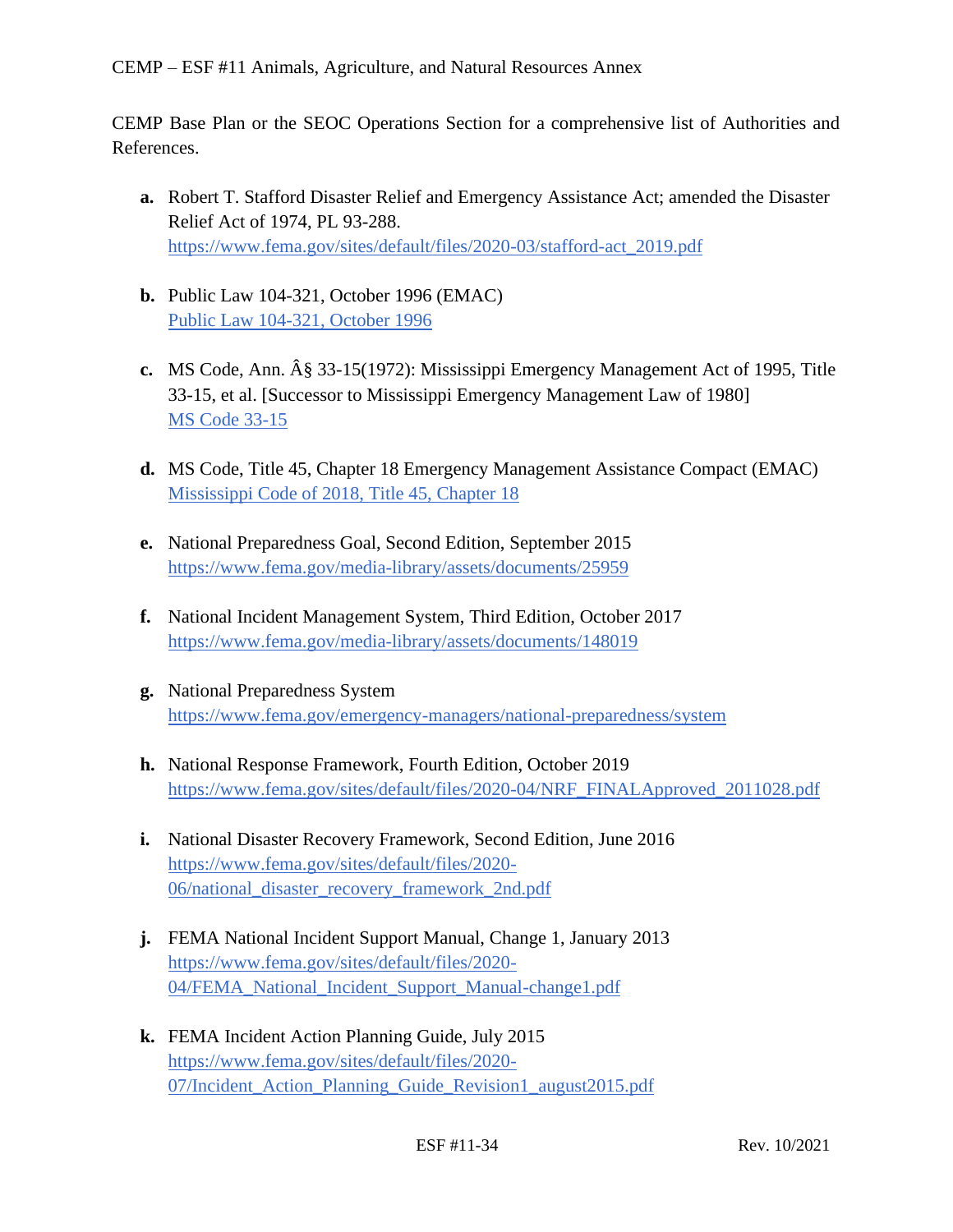- **l.** FEMA Developing and Maintaining Emergency Operations Plan, Comprehensive Preparedness Guide (CPG) 101, Version 3.0, September 2021 [https://www.fema.gov/sites/default/files/documents/fema\\_cpg-101-v3-developing](https://www.fema.gov/sites/default/files/documents/fema_cpg-101-v3-developing-maintaining-eops.pdf)[maintaining-eops.pdf](https://www.fema.gov/sites/default/files/documents/fema_cpg-101-v3-developing-maintaining-eops.pdf)
- **m.** State of Mississippi Comprehensive Emergency Management Plan, January 2022 [MEMA Downloads/CEMP](https://msmema.sharepoint.com/Shared%20Documents/Forms/AllItems.aspx?id=%2FShared%20Documents%2FMEMA%20Downloads%2FComprehensive%20Emergency%20Management%20Plan%20%2D%202022&viewid=8f98db8b%2D85b5%2D471a%2Db3cc%2D6cc4ee9e7407)
- **n.** State of Mississippi New Madrid Seismic Zone OPLAN, January 2018 [MEMA Downloads/State Plans](https://msmema.sharepoint.com/Shared%20Documents/Forms/AllItems.aspx?viewid=8f98db8b%2D85b5%2D471a%2Db3cc%2D6cc4ee9e7407&id=%2FShared%20Documents%2FMEMA%20Downloads%2FState%20Plans)
- **o.** State of Mississippi Radiological Emergency Preparedness Plan (MREPP), October 2020 [MEMA Downloads/State Plans](https://msmema.sharepoint.com/Shared%20Documents/Forms/AllItems.aspx?viewid=8f98db8b%2D85b5%2D471a%2Db3cc%2D6cc4ee9e7407&id=%2FShared%20Documents%2FMEMA%20Downloads%2FState%20Plans)
- **p.** State of Mississippi Hurricane Plan, January 2022 [MEMA Downloads/State Plans](https://msmema.sharepoint.com/Shared%20Documents/Forms/AllItems.aspx?viewid=8f98db8b%2D85b5%2D471a%2Db3cc%2D6cc4ee9e7407&id=%2FShared%20Documents%2FMEMA%20Downloads%2FState%20Plans)
- **q.** State of Mississippi Evacuation Plan, January 2022 [MEMA Downloads/State Plans](https://msmema.sharepoint.com/Shared%20Documents/Forms/AllItems.aspx?viewid=8f98db8b%2D85b5%2D471a%2Db3cc%2D6cc4ee9e7407&id=%2FShared%20Documents%2FMEMA%20Downloads%2FState%20Plans)
- **r.** MEMA Response Framework, March 2021 [MEMA Downloads/MEMA Publications](https://msmema.sharepoint.com/Shared%20Documents/Forms/AllItems.aspx?viewid=8f98db8b%2D85b5%2D471a%2Db3cc%2D6cc4ee9e7407&id=%2FShared%20Documents%2FMEMA%20Downloads%2FMEMA%20Publications)

The MEMA reference repository, containing the CEMP base plan, associated annexes, appendices, and other supporting documents, can be found at [MEMA Downloads.](https://msmema.sharepoint.com/:f:/g/EqOo4aFNl0dPjja3MdSpSSsBlSoSLEznRJvlUGHnID2Crw?e=G23aoB)

Most Mississippi emergency management stakeholders have access to the MEMA Downloads site. However, non-registered stakeholders may gain access to the repository by submitting an e-mail request to [preparedness@mema.ms.gov.](mailto:preparedness@mema.ms.gov)

**9. REVIEW AND MAINTENANCE.** At a minimum, the ESF #11 Animals, Agriculture, and Natural Resources Annex Coordinating Agency will conduct an annual review of this annex with all support agencies. Additional assessments may be performed if the experience with an incident or regulatory changes indicates a need. Recommended changes will be submitted to MEMA for approval, publication, and distribution. Submit recommendations via e-mail to [preparedness@mema.ms.gov.](mailto:preparedness@mema.ms.gov)